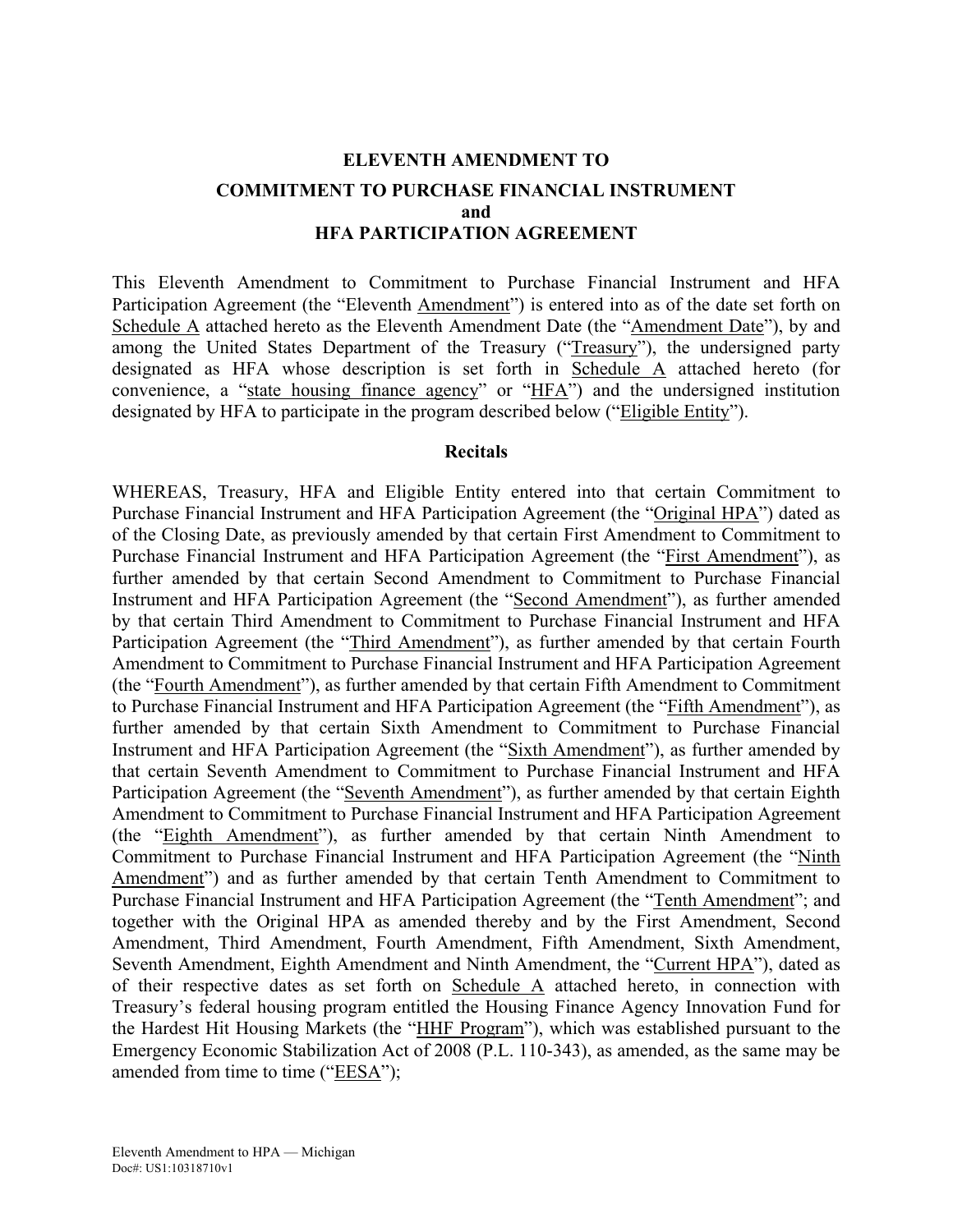WHEREAS, HFA and Eligible Entity submitted a request to Treasury to make certain revisions to their Service Schedules and Permitted Expenses, as applicable, and Treasury has agreed to the same;

WHEREAS, HFA, Eligible Entity and Treasury wish to enter into this Eleventh Amendment to document all approved modifications to the Service Schedules and Permitted Expenses, as applicable;

Accordingly, in consideration of the representations, warranties, and mutual agreements set forth herein and for other good and valuable consideration, the receipt and sufficiency of which are hereby acknowledged, Treasury, HFA and Eligible Entity agree as follows.

#### **Agreement**

#### **1. Amendments**

A. Definitions. All references in the Current HPA to the "Agreement" shall mean the Current HPA, as further amended by this Eleventh Amendment; and all references in the Current HPA to Schedules A, B or C shall mean the Schedules A, B or C attached to this Eleventh Amendment. All references herein to the "HPA" shall mean the Current HPA, as further amended by this Eleventh Amendment.

B. Schedule A. Schedule A attached to the Current HPA is hereby deleted in its entirety and replaced with Schedule A attached to this Eleventh Amendment.

C. Schedule B. Schedule B attached to the Current HPA is hereby deleted in its entirety and replaced with Schedule B attached to this Eleventh Amendment.

D. Schedule C. Schedule C attached to the Current HPA is hereby deleted in its entirety and replaced with Schedule C attached to this Eleventh Amendment.

#### **2. Representations, Warranties and Covenants**

A. HFA and Eligible Entity. HFA and Eligible Entity, each for itself, make the following representations, warranties and covenants to Treasury and the truth and accuracy of such representations and warranties and compliance with and performance of such covenants are continuing obligations of HFA and Eligible Entity, each as to itself. In the event that any of the representations or warranties made herein cease to be true and correct or HFA or Eligible Entity breaches any of its covenants made herein, HFA or Eligible Entity, as the case may be, agrees to notify Treasury immediately and the same shall constitute an Event of Default under the HPA.

(1) HFA and Eligible Entity each hereby certifies, represents and warrants as of the date hereof that each of the representations and warranties of HFA or Eligible Entity, as applicable, contained in the HPA are true, correct, accurate and complete in all material respects as of the date hereof. All covenants of HFA or Eligible Entity, as applicable, contained in the HPA shall remain in full force and effect and neither HFA, nor Eligible Entity is in breach of any such covenant.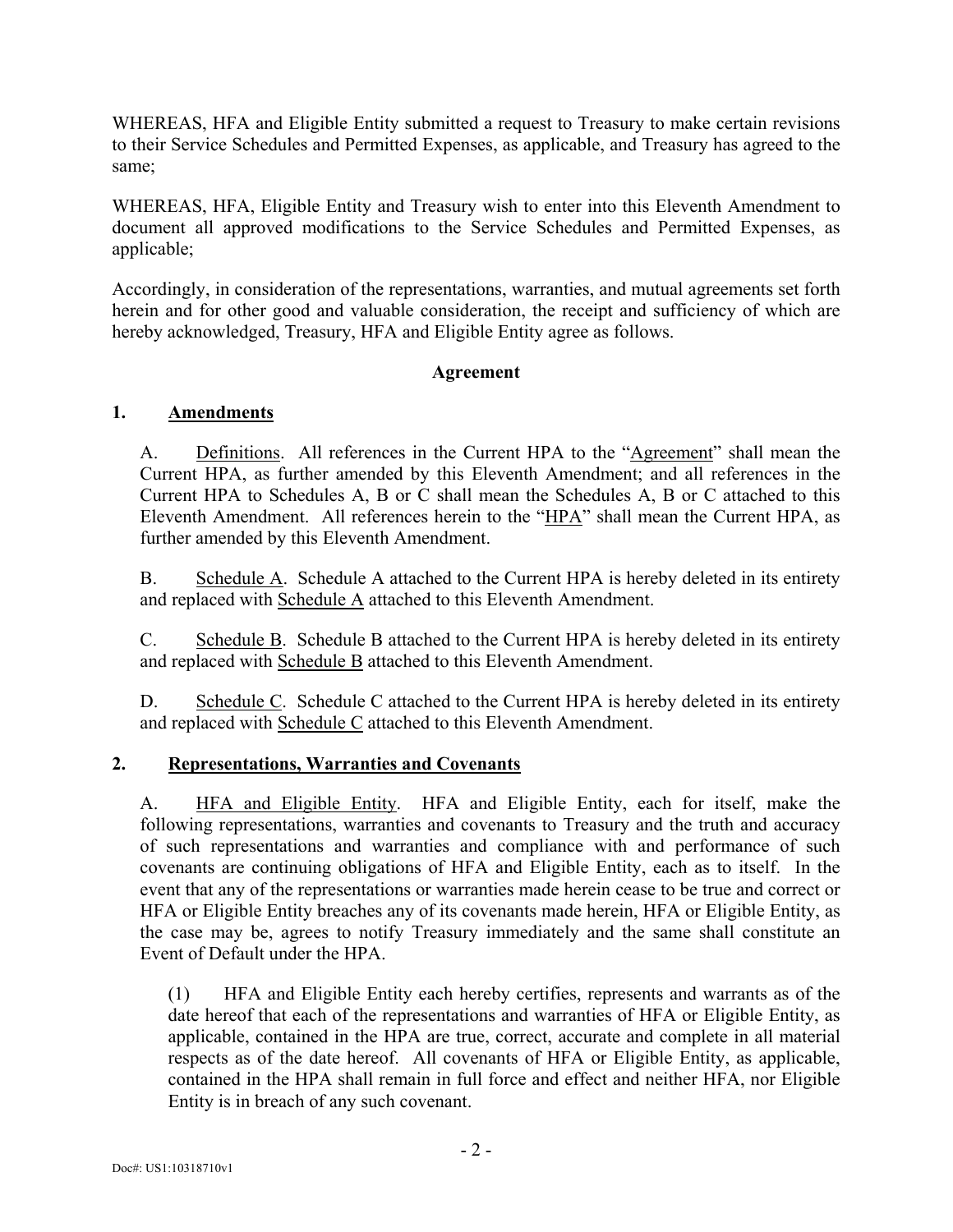(2) Eligible Entity has the full corporate power and authority to enter into, execute, and deliver this Eleventh Amendment and any other closing documentation delivered to Treasury in connection with this Eleventh Amendment, and to perform its obligations hereunder and thereunder.

(3) HFA has the full legal power and authority to enter into, execute, and deliver this Eleventh Amendment and any other closing documentation delivered to Treasury in connection with this Eleventh Amendment, and to perform its obligations hereunder and thereunder.

#### **3. Miscellaneous**

A. The recitals set forth at the beginning of this Eleventh Amendment are true and accurate and are incorporated herein by this reference.

B. Capitalized terms used but not defined herein shall have the meanings ascribed to them in the HPA.

C. Any provision of the HPA that is determined to be prohibited or unenforceable in any jurisdiction shall, as to such jurisdiction, be ineffective to the extent of such prohibition or unenforceability without invalidating the remaining provisions of the HPA, and no such prohibition or unenforceability in any jurisdiction shall invalidate such provision in any other jurisdiction.

D. This Eleventh Amendment may be executed in two or more counterparts (and by different parties on separate counterparts), each of which shall be deemed an original, but all of which together shall constitute one and the same instrument. Facsimile or electronic copies of this Eleventh Amendment shall be treated as originals for all purposes.

#### [SIGNATURE PAGE FOLLOWS; REMAINDER OF PAGE INTENTIONALLY LEFT BLANK]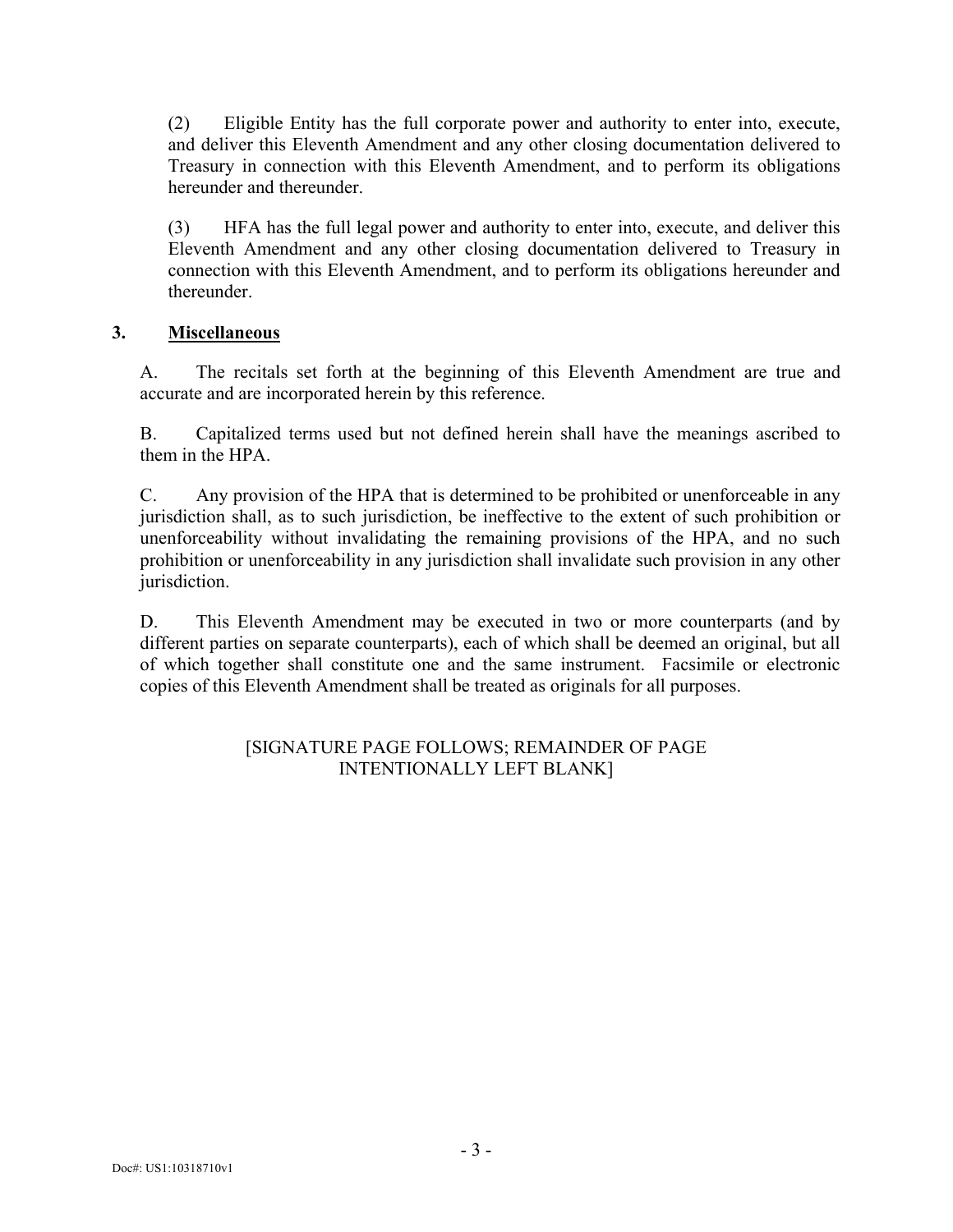**In Witness Whereof**, HFA, Eligible Entity and Treasury by their duly authorized officials hereby execute and deliver this Eleventh Amendment to Commitment to Purchase Financial Instrument and HFA Participation Agreement as of the Amendment Date.

#### **HFA**: **TREASURY**:

MICHIGAN STATE HOUSING DEVELOPMENT AUTHORITY UNITED STATES DEPARTMENT OF THE **TREASURY** 

By: /s/ Kevin Elsenheimer By: Name: Kevin Elsenheimer Name: Mark McArdle

Title: Executive Director Title: Deputy Assistant Secretary for Financial Stability

#### **ELIGIBLE ENTITY**:

MICHIGAN HOMEOWNER ASSISTANCE NONPROFIT HOUSING CORPORATION

By: /s/ Mary Townley Name: Mary Townley Title: V.P. Hardest Hit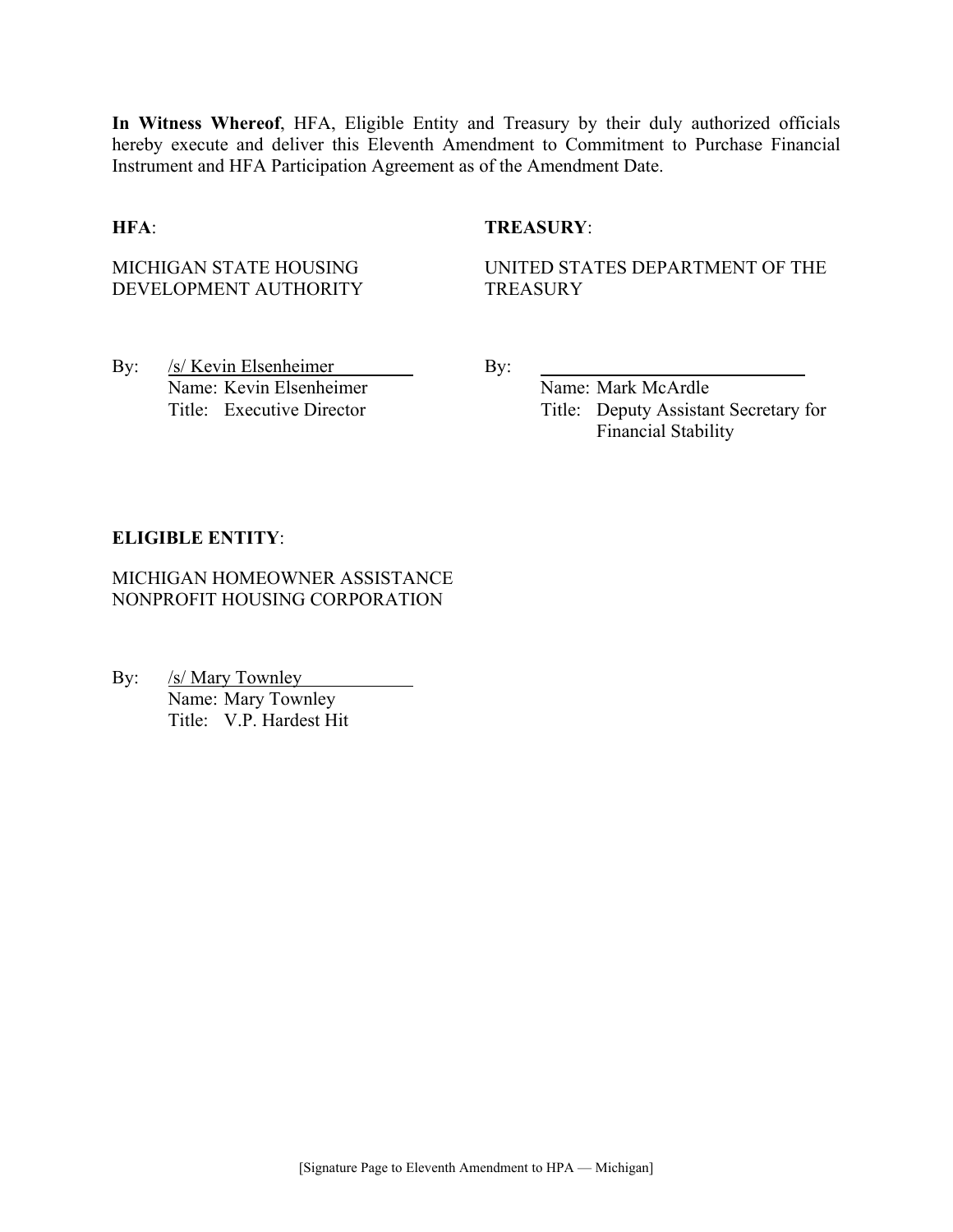## **EXHIBITS AND SCHEDULES**

- Schedule A Basic Information<br>Schedule B Service Schedules
- Schedule B Service Schedules<br>Schedule C Permitted Expenses
- Permitted Expenses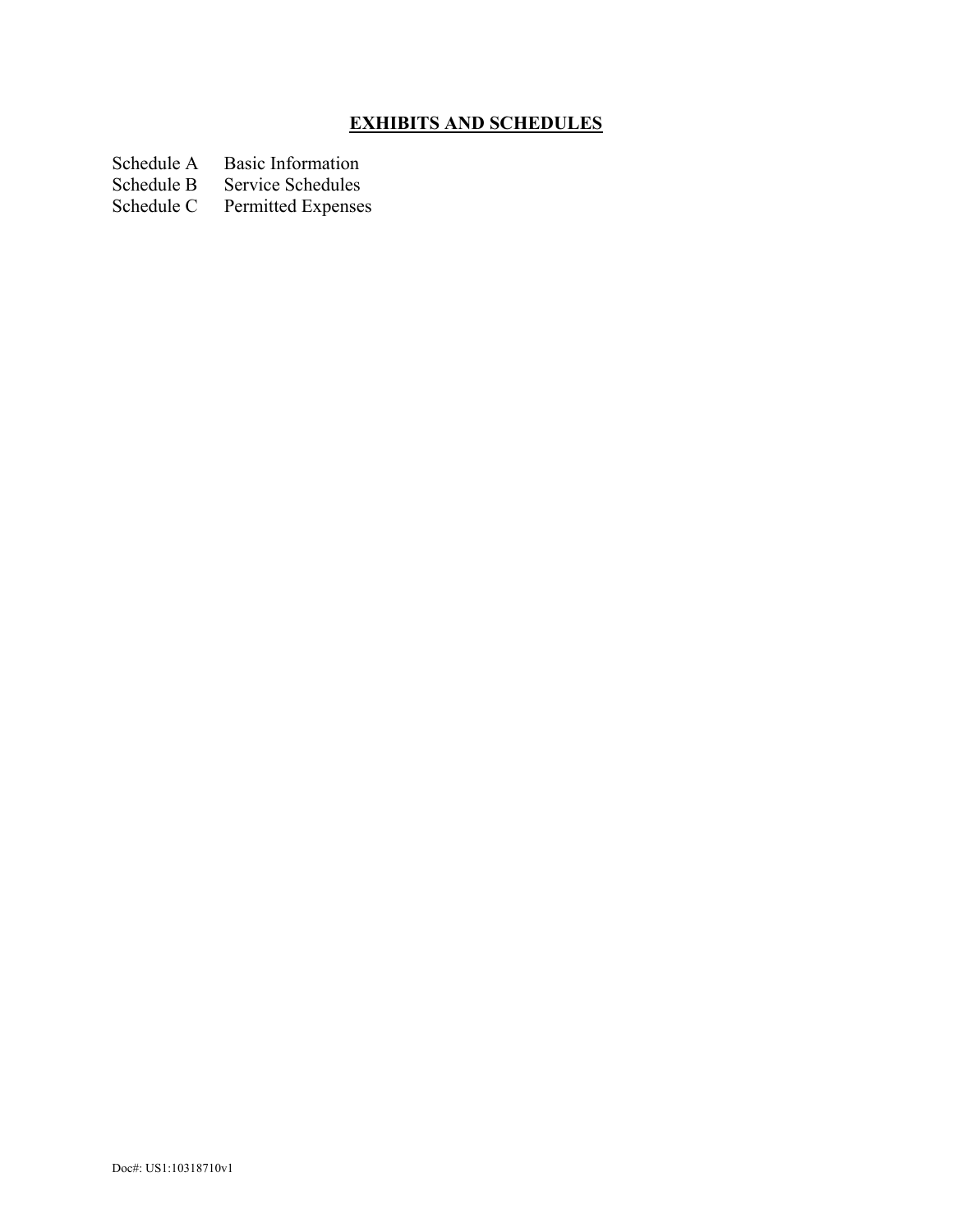## **SCHEDULE A**

## **BASIC INFORMATION**

| <b>Eligible Entity Information:</b>                                          |                                                                 |
|------------------------------------------------------------------------------|-----------------------------------------------------------------|
| Name of the Eligible Entity:                                                 | Michigan Homeowner Assistance Nonprofit<br>Housing Corporation  |
| Corporate or other organizational form:                                      | Domestic Nonprofit Corporation                                  |
| Jurisdiction of organization:                                                | State of Michigan                                               |
| Notice Information:                                                          |                                                                 |
| HFA Information:<br>Name of HFA:                                             | Michigan<br><b>State</b><br>Housing<br>Development<br>Authority |
| Organizational form:                                                         | Public body corporate and politic of the<br>State of Michigan   |
| Date of Application:                                                         | April 14, 2010                                                  |
| Date of Action Plan:                                                         | September 1, 2010                                               |
| Notice Information:                                                          |                                                                 |
| Program Participation Cap:                                                   | \$498,605,738.00                                                |
| Portion of Program Participation Cap<br>Representing Original HHF Funds:     | \$154,500,000.00                                                |
| Portion of Program Participation Cap<br>Representing Unemployment HHF Funds: | \$128,461,559.00                                                |
| Permitted Expenses:                                                          | \$40,816,853.00                                                 |
| Closing Date:                                                                | June 23, 2010                                                   |
| <b>First Amendment Date:</b>                                                 | September 23, 2010                                              |
| <b>Second Amendment Date:</b>                                                | September 29, 2010                                              |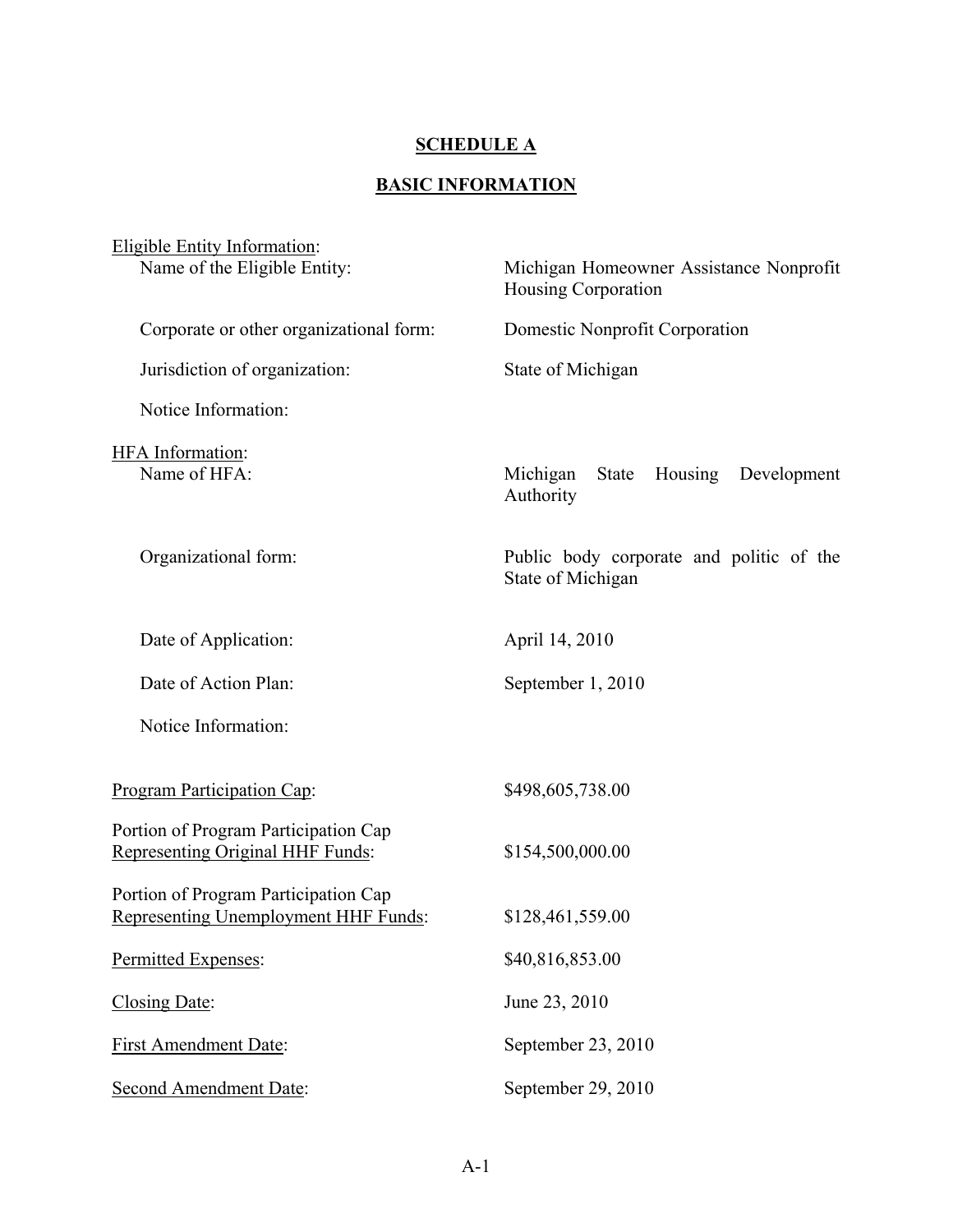| Third Amendment Date:                                  | December 16, 2010                                                                                                                                      |
|--------------------------------------------------------|--------------------------------------------------------------------------------------------------------------------------------------------------------|
| <b>Fourth Amendment Date:</b>                          | August 3, 2011                                                                                                                                         |
| Fifth Amendment Date:                                  | June 28, 2012                                                                                                                                          |
| <b>Sixth Amendment Date:</b>                           | November 15, 2012                                                                                                                                      |
| <b>Seventh Amendment Date:</b>                         | June 6, 2013                                                                                                                                           |
| <b>Eighth Amendment Date:</b>                          | December 12, 2013                                                                                                                                      |
| Ninth Amendment Date:                                  | October 10, 2014                                                                                                                                       |
| Tenth Amendment Date:                                  | March 6, 2015                                                                                                                                          |
| <b>Eleventh Amendment Date:</b>                        | October 28, 2015                                                                                                                                       |
| <b>Eligible Entity Depository Account Information:</b> | See account information set forth in the<br>Depository Account Control Agreement<br>between Treasury and Eligible Entity<br>regarding the HHF Program. |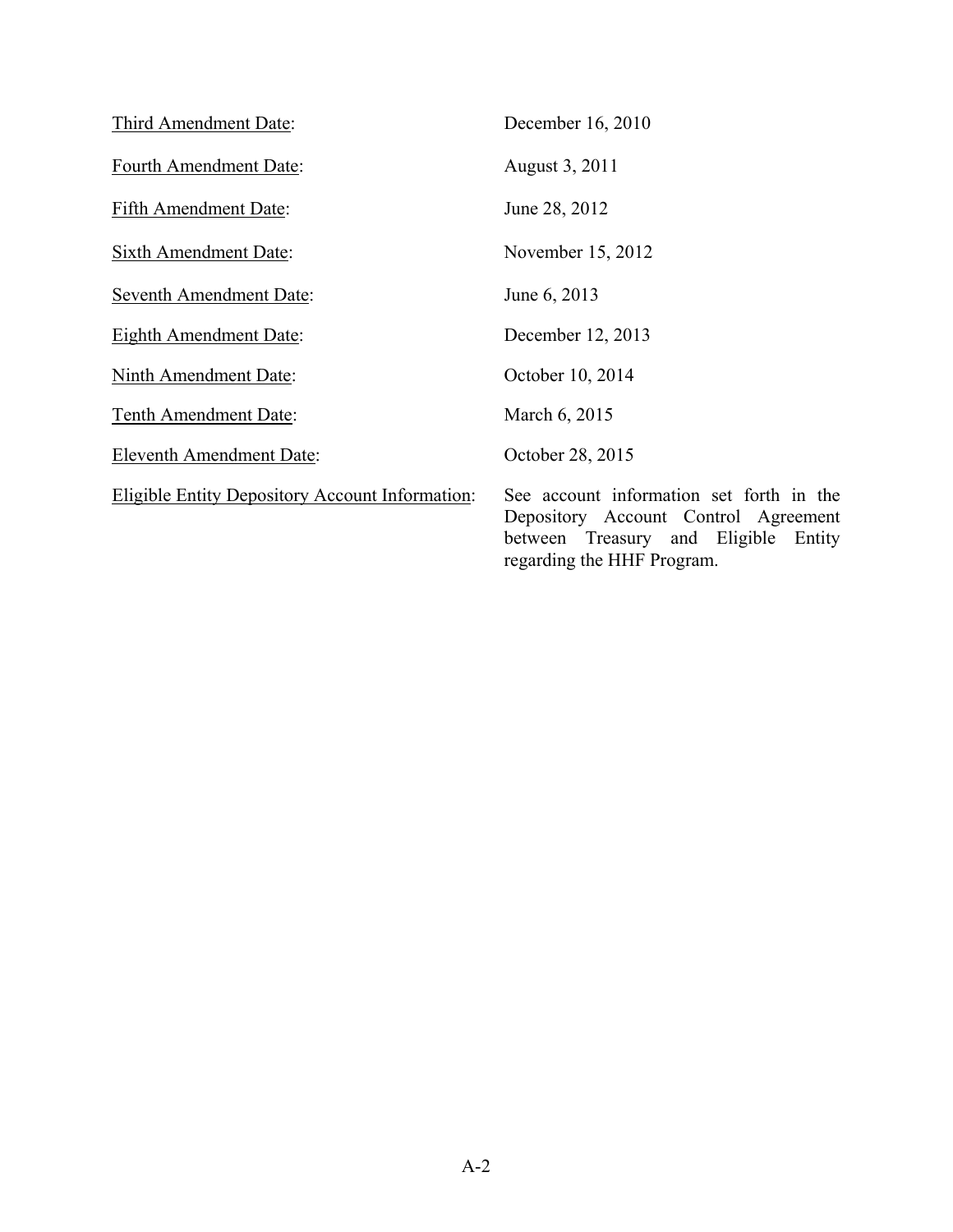#### **SCHEDULE B**

#### **SERVICE SCHEDULES**

The Service Schedules attached as Schedule B to the Current HPA are hereby deleted in their entirety and replaced with the attached Service Schedules (numbered sequentially as Service Schedule B-1, Service Schedule B-2, et. seq.), which collectively comprise Schedule B to the HPA.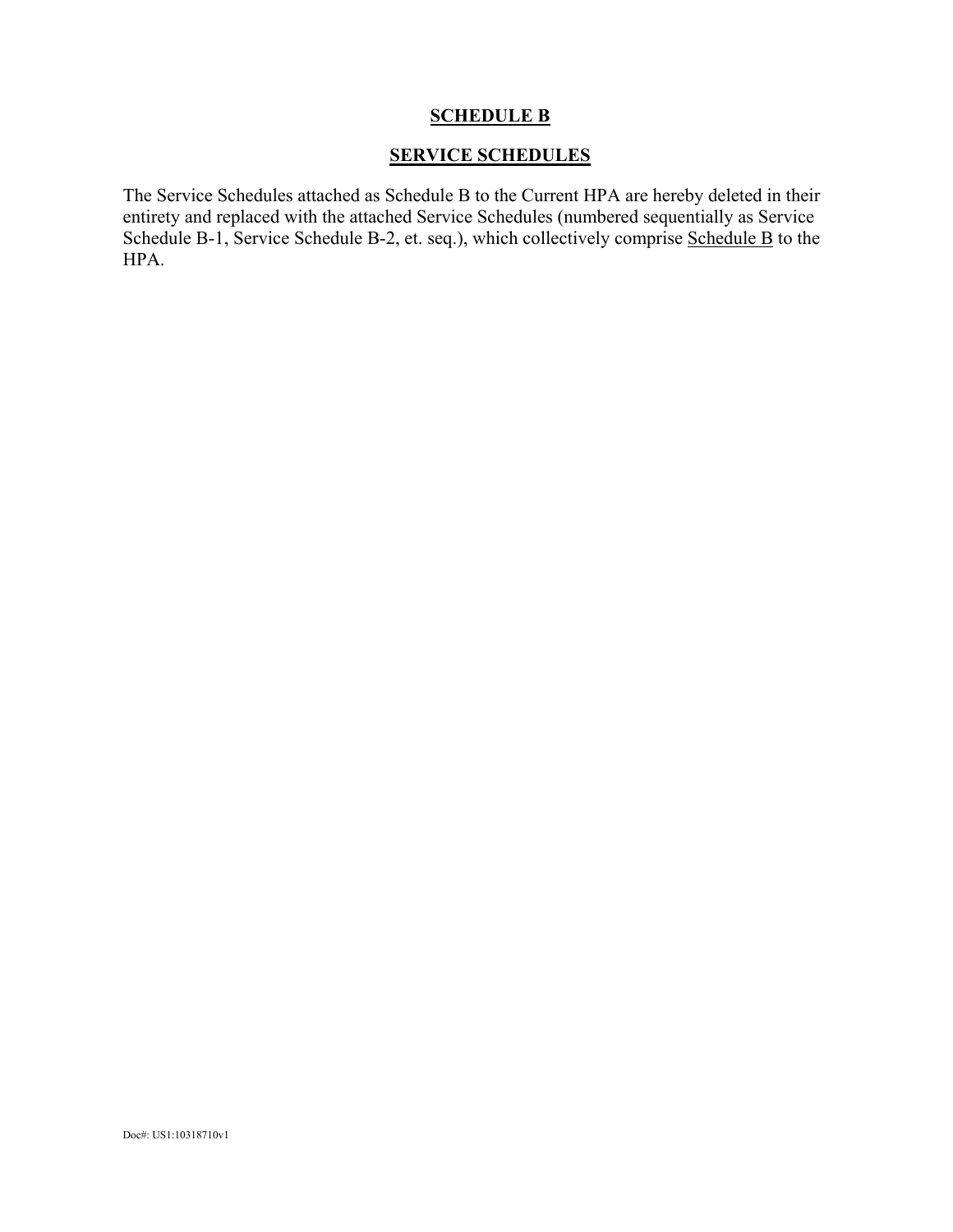# SERVICE SCHEDULE B-1 MICHIGAN STATE HOUSING DEVELOPMENT AUTHORITY **PRINCIPAL CURTAILMENT PROGRAM (PC) Summary Guidelines**

|    | 1. Program Overview                                                               | The Principal Curtailment Program will provide a one-<br>time matching fund of up to \$10,000 to homeowners seeking<br>to modify their loans. The Lender/Servicer must agree to<br>provide matching forgiveness of principal and to modify<br>the reduced loan balance.                                                                                                                                                                                                                                                                                                                                                                      |
|----|-----------------------------------------------------------------------------------|----------------------------------------------------------------------------------------------------------------------------------------------------------------------------------------------------------------------------------------------------------------------------------------------------------------------------------------------------------------------------------------------------------------------------------------------------------------------------------------------------------------------------------------------------------------------------------------------------------------------------------------------|
|    | 2. Program Goals                                                                  | Principal Curtailment will<br>avoidable<br>The<br>prevent<br>foreclosures by helping homeowners who have a qualifying,<br>involuntary hardship (for example, homeowners<br>who<br>currently cannot refinance or modify their mortgages due to<br>negative equity positions). Homeowners will benefit from<br>both a restructured loan payment and the reduction in<br>principal balance, reducing monthly payments and increasing<br>sustainability.                                                                                                                                                                                         |
| 3. | <b>Target</b><br><b>Population/Areas</b>                                          | MHA does not anticipate targeting this assistance on a<br>geographic basis, nor have we anticipated targeting specific<br>income limits.                                                                                                                                                                                                                                                                                                                                                                                                                                                                                                     |
|    | 4. Program Allocation<br>(Excluding<br><b>Administrative</b><br><b>Expenses</b> ) | \$2,764,875.77                                                                                                                                                                                                                                                                                                                                                                                                                                                                                                                                                                                                                               |
| 5. | <b>Borrower Eligibility</b><br>Criteria                                           | MHA determines homeowner eligibility. Homeowners<br>presently having negative equity, greater than 100% Loan to<br>Value (LTV) or greater than 100% Combined Loan to Value<br>(CLTV), and needing principal curtailment in order to reach a<br>sustainable mortgage payment. Homeowners are required to<br>provide a hardship affidavit; it must be the occupying<br>Homeowner who has the qualifying, involuntary hardship. If<br>providing assistance on a $2nd$ lien, first lien must be<br>documented as current. MHA considers a sustainable<br>mortgage payment 45% or less (gross household income to<br>validated mortgage payment). |
|    | 6. Property/Loan<br><b>Eligibility Criteria</b>                                   | The homeowner must currently occupy the property as<br>his/her primary residence and it must be located within the<br>state of Michigan. Homeowners must execute all Hardest Hit<br>Funds application and closing documents. Eligible structures                                                                                                                                                                                                                                                                                                                                                                                             |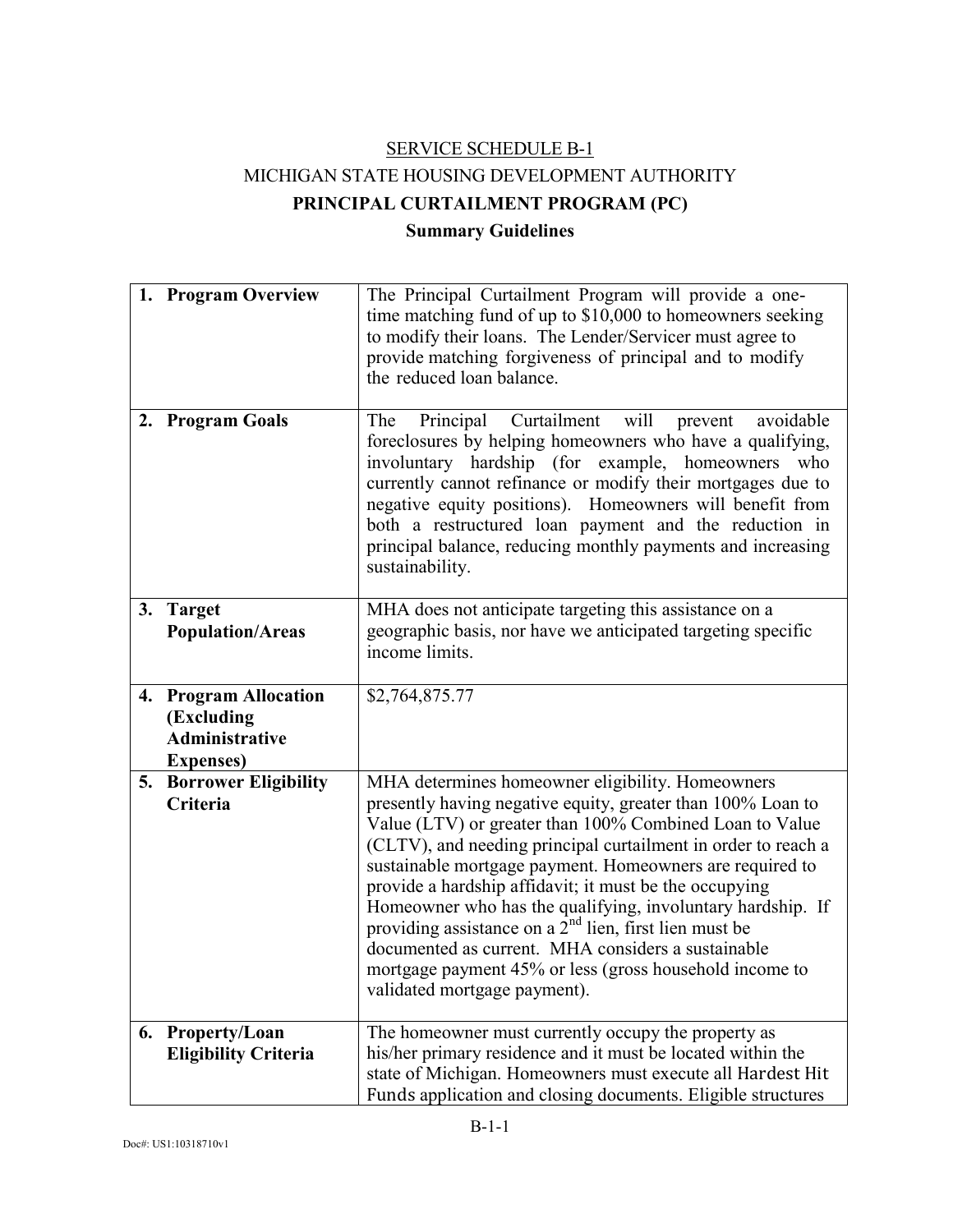| 7. Program Exclusions                | to include single-family, attached or detached, or<br>manufactured homes on a permanent foundation attached to<br>real property; 1-4 unit properties are eligible if one unit is<br>primary residence of homeowner. Existing mortgage loan<br>balance must be equal to or less than \$729,250.<br>Second homes or investment properties. Homeowners with<br>Liquid-cash reserves exceeding 6 months validated mortgage<br>payments. Lender/Servicer is not required to accept<br>homeowner to the program if a notice of trustee/sheriff sale<br>has been recorded or the trustee/sheriff sale is scheduled less<br>than seven days from date the Lender/Servicer is notified of<br>borrower eligibility.                                                                                                                                                                                                                                         |
|--------------------------------------|---------------------------------------------------------------------------------------------------------------------------------------------------------------------------------------------------------------------------------------------------------------------------------------------------------------------------------------------------------------------------------------------------------------------------------------------------------------------------------------------------------------------------------------------------------------------------------------------------------------------------------------------------------------------------------------------------------------------------------------------------------------------------------------------------------------------------------------------------------------------------------------------------------------------------------------------------|
| 8. Structure of<br><b>Assistance</b> | Homeowners receiving assistance will execute a secured<br>Subordinate lien mortgage and note in favor of the MHA.<br>Loan will be 0%, non-amortizing loan, forgivable over a 5<br>year term at 20% per year, which will be due on sale, transfer<br>of the property, or when the property ceases to be the<br>principal residence of the homeowner. If the primary lien is<br>paid in full due to a no cash out, limited-term, refinance, the<br>MHA may subordinate lien position in accordance with<br>program guidelines. Mortgage will be recorded through<br>public records and ongoing monitoring, repayments,<br>discharges, and subordinations will be conducted by MHA.<br>Any repayment of program funds will be re-invested back<br>into program allocation. All funds remaining in the program<br>will be returned to Treasury after December 31, 2017.<br>Hardest Hit Funds will be available on a first come, first<br>serve basis. |
|                                      | The Lender/Servicer will determine terms of modification<br>according to their internal guidelines. The Lender/Servicer<br>will transmit modification terms to the MHA for review and<br>agree to match MHA's assistance dollar for dollar towards<br>principal curtailment. Awarded funds will be remitted to<br>Lender/Servicer to be applied towards the capitalized balance<br>resulting in a reduction in existing principal on either the 1 <sup>st</sup><br>or 2 <sup>nd</sup> Mortgage.<br>Lender/Servicer is required to provide timely communication                                                                                                                                                                                                                                                                                                                                                                                    |
|                                      | of homeowner's loan data to the MHA and agree to place<br>collection and foreclosure activity on hold upon their<br>acceptance of the homeowner into the Hardest Hit Funds<br>Program; active foreclosure action to be canceled upon<br>receipt of Hardest Hit Funds. Lender/Servicer is required to<br>provide evidence of timely application of Hardest Hit Funds                                                                                                                                                                                                                                                                                                                                                                                                                                                                                                                                                                               |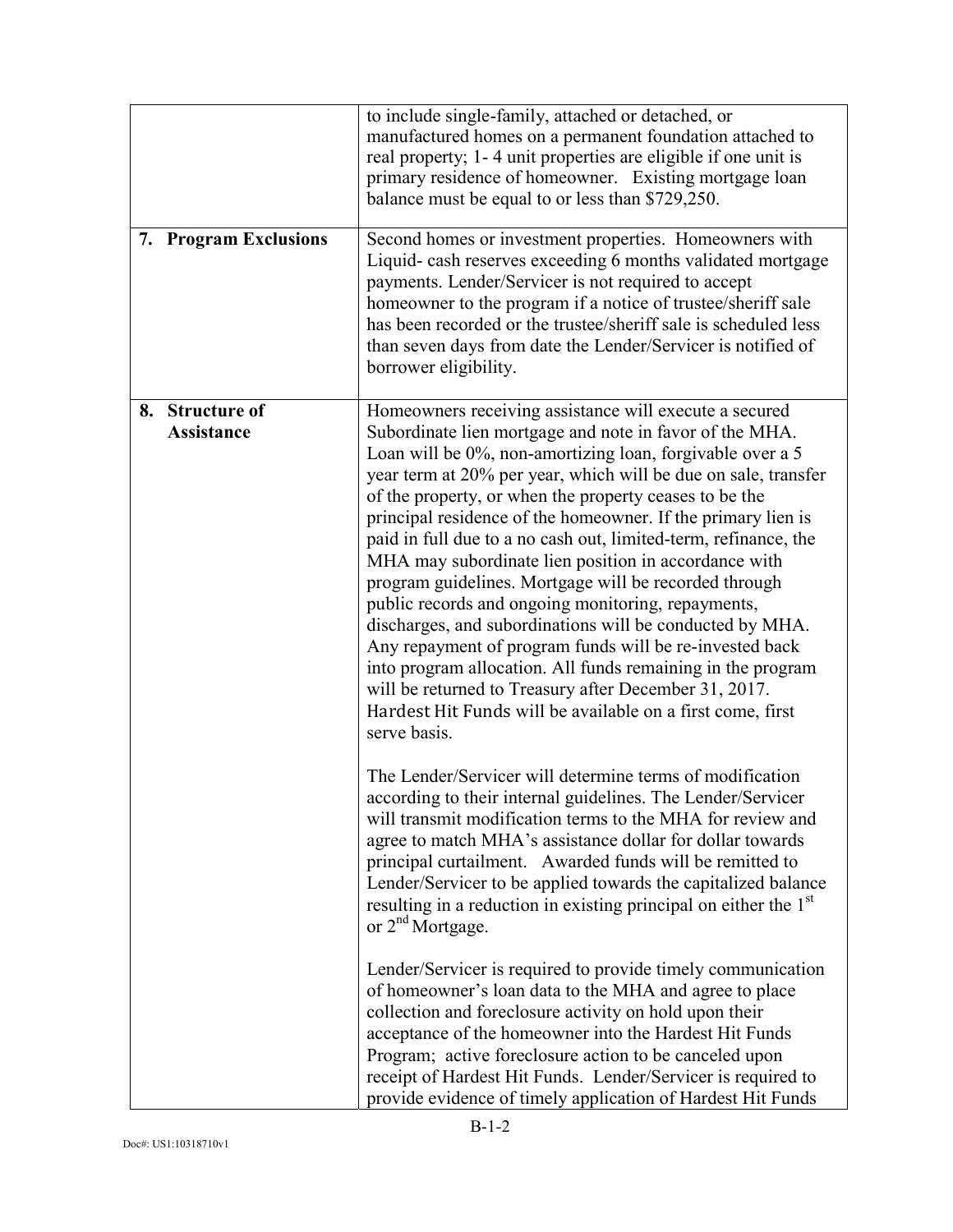|                                                                  | inclusive of their required minimum 1:1 match.<br>Lender/Servicer is required to waive all accumulated late<br>charges and non-sufficient funds (NSF) fees.                                                                                                                                                   |
|------------------------------------------------------------------|---------------------------------------------------------------------------------------------------------------------------------------------------------------------------------------------------------------------------------------------------------------------------------------------------------------|
| 9. Per Household<br><b>Assistance</b>                            | Maximum of \$10,000 per household with a minimum 1:1<br>match from the Lender/Servicer; total of \$20,000 per<br>household.                                                                                                                                                                                   |
| <b>10. Duration of Assistance</b>                                | One time assistance to homeowner paid directly to<br>Lender/Servicer for application towards capitalized balance.                                                                                                                                                                                             |
| 11. Estimated Number of<br>Participating<br><b>Households</b>    | 300 households could be served under this program if they all<br>receive the maximum funding amount of \$10,000.                                                                                                                                                                                              |
| 12. Program Inception/<br><b>Duration</b>                        | Program rolled out July 12, 2010. Based on the<br>overwhelming need, funds allocated to this Program will<br>likely be exhausted $3rd$ quarter 2014.                                                                                                                                                          |
| 13. Program Interactions<br>with Other HFA<br><b>Programs</b>    | Homeowners will only be eligible for one MHA Hardest Hit<br>Funds Program. MSHDA owned and serviced loans are<br>eligible for this program.                                                                                                                                                                   |
| <b>14. Program Interactions</b><br>with HAMP                     | Homeowners can receive HAMP assistance (including UP<br>program assistance) prior to or after receiving Hardest Hit<br>Funds assistance; Hardest Hit Funds cannot be used to pay<br>HAMP trial period payments. Lender/Servicers to follow<br>current guidance issued by their investor and/or U.S. Treasury. |
| 15. Program Leverage<br>with Other Financial<br><b>Resources</b> | Existing Lender/Servicer will be required to match Hardest<br>Hit Funds at a minimum of 1:1 towards capitalized debt.<br>Lender/Servicer agrees to waive all accumulated late fees and<br>NSF fees upon receipt of Hardest Hit Funds.                                                                         |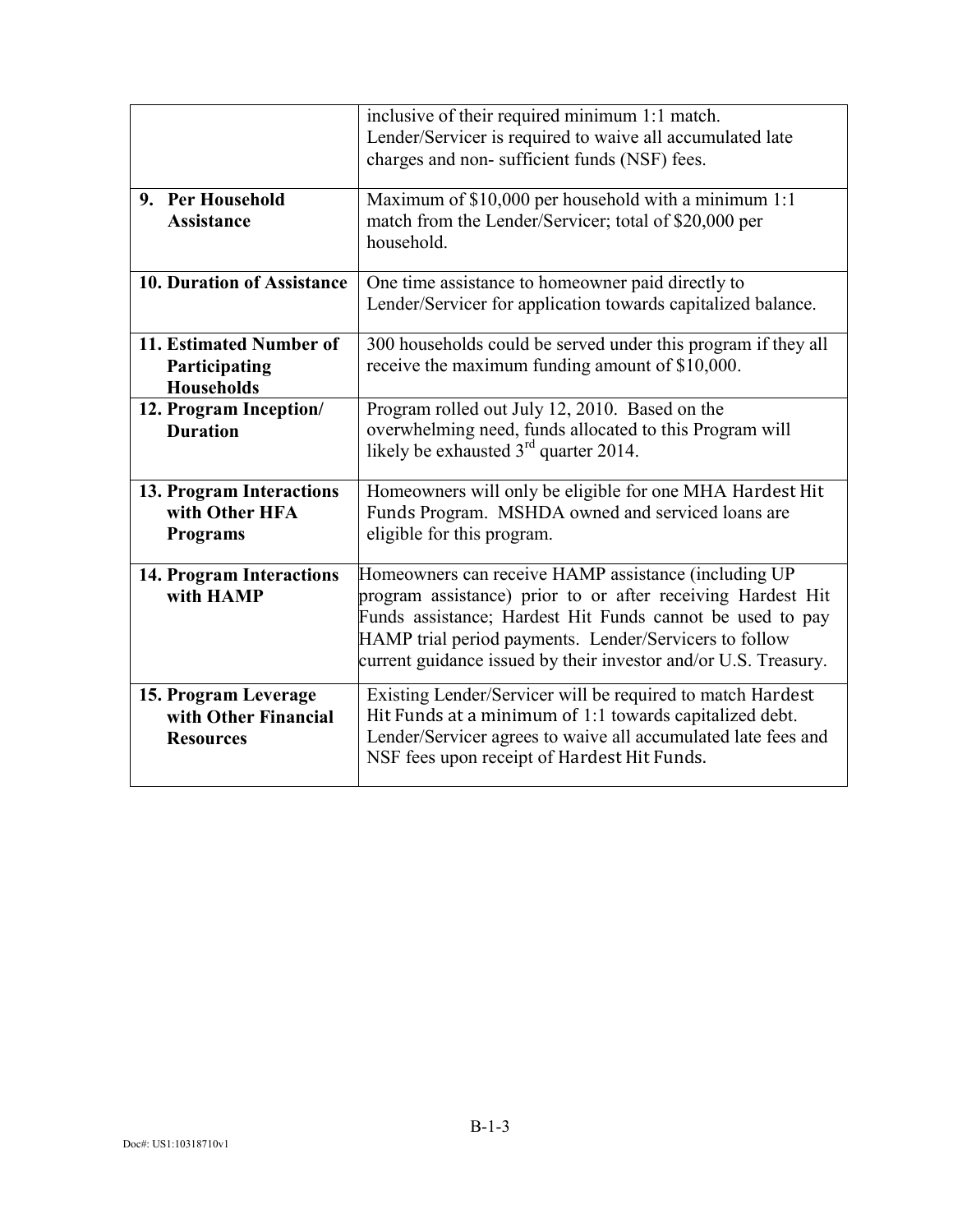# MICHIGAN STATE HOUSING DEVELOPMENT AUTHORITY

**LOAN RESCUE PROGRAM (LR)** 

## **Summary Guidelines**

|    | 1. Program Overview                                                               | Whether it was a divorce, a serious illness, or a recent period<br>unemployment, many Michigan families have encountered<br>some significant obstacle in their lives that resulted in<br>delinquent mortgage, property tax, or condominium<br>association fees that could result in property foreclosure.<br>This program will provide up to \$30,000 in assistance to<br>households who had a qualifying, involuntary hardship and<br>can sustain homeownership, but need assistance to catch up<br>on delinquent payments, escrow shortage, delinquent<br>property taxes, and/or delinquent condominium association<br>fees to avoid foreclosure. (Condominium assessed fees as<br>described in Act 59, MCL 559.101, et seq., as amended). |
|----|-----------------------------------------------------------------------------------|----------------------------------------------------------------------------------------------------------------------------------------------------------------------------------------------------------------------------------------------------------------------------------------------------------------------------------------------------------------------------------------------------------------------------------------------------------------------------------------------------------------------------------------------------------------------------------------------------------------------------------------------------------------------------------------------------------------------------------------------|
|    | 2. Program Goals                                                                  | This program will prevent avoidable foreclosures by helping<br>homeowners get back on solid footing. In so doing, the<br>program will stem the oversupply of foreclosed homes and<br>short sales that dominate many markets and help stabilize the<br>broader housing market in Michigan.                                                                                                                                                                                                                                                                                                                                                                                                                                                    |
| 3. | <b>Target</b><br><b>Population/Areas</b>                                          | Michigan homeowners currently delinquent on mortgage<br>payments including property taxes and/or condominium<br>association fees.                                                                                                                                                                                                                                                                                                                                                                                                                                                                                                                                                                                                            |
|    | 4. Program Allocation<br>(Excluding<br><b>Administrative</b><br><b>Expenses</b> ) | \$156,621,313.73                                                                                                                                                                                                                                                                                                                                                                                                                                                                                                                                                                                                                                                                                                                             |
| 5. | <b>Borrower Eligibility</b><br>Criteria                                           | MHA determines homeowner eligibility. Homeowners who<br>had a qualifying, involuntary hardship (for example, job<br>loss, decreased income or a catastrophic event).<br>Homeowners are required to provide a hardship affidavit; it<br>must be the occupying Homeowner who has the qualifying,<br>involuntary hardship. If providing assistance on a $2nd$ lien,<br>first lien must be documented as current. MHA considers a<br>sustainable mortgage payment 45% or less (gross household<br>income to validated mortgage payment). If the property is<br>free and clear of mortgage liens, sustainable housing ratio<br>will be calculated on monthly payment of annual tax and<br>condominium association fees; must be 45% or less.      |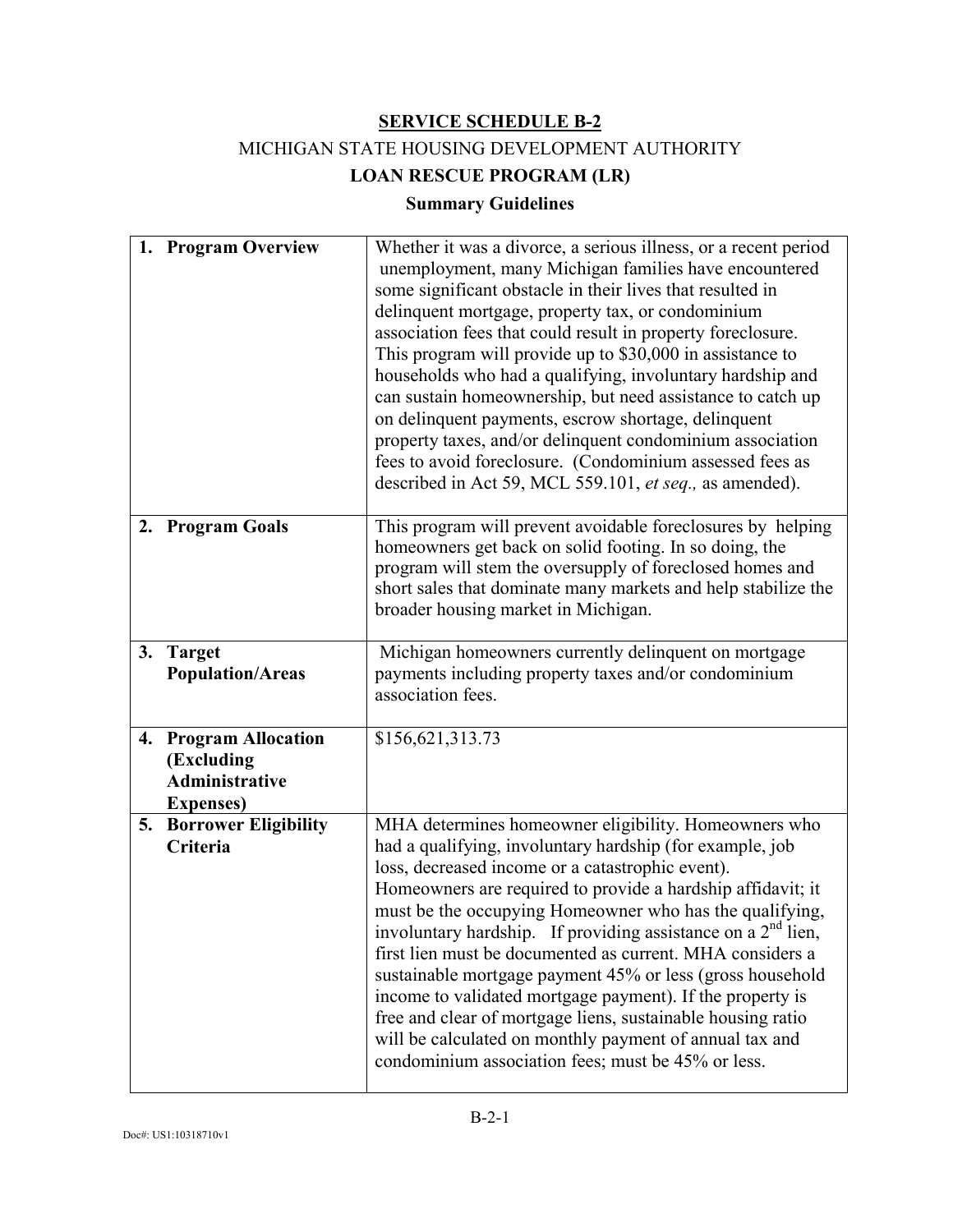|    | 6. Property/Loan<br><b>Eligibility Criteria</b> | The homeowner must currently occupy the property as<br>their primary residence and it must be located within the state<br>of Michigan. Homeowners must execute all Hardest Hit<br>Funds application and closing documents. Eligible structures<br>to include single-family, attached or detached, or<br>manufactured homes on a permanent foundation attached to<br>real property; 1-4 unit properties are eligible if one unit is<br>primary residence of homeowner. Existing mortgage loan<br>balance must be equal to or less than \$729,250.                                                                                                                                                                                                                                                                                                                                                                                             |
|----|-------------------------------------------------|----------------------------------------------------------------------------------------------------------------------------------------------------------------------------------------------------------------------------------------------------------------------------------------------------------------------------------------------------------------------------------------------------------------------------------------------------------------------------------------------------------------------------------------------------------------------------------------------------------------------------------------------------------------------------------------------------------------------------------------------------------------------------------------------------------------------------------------------------------------------------------------------------------------------------------------------|
|    | 7. Program Exclusions                           | Second homes or investment properties. Properties already<br>foreclosed; after the sheriff sale date or after the foreclosure<br>judgment becomes final (property taxes or condominium<br>association fees.) Homeowners with liquid cash reserves<br>exceeding \$10,000.                                                                                                                                                                                                                                                                                                                                                                                                                                                                                                                                                                                                                                                                     |
| 8. | <b>Structure of Assistance</b>                  | Homeowners receiving assistance must be able to execute a<br>secured subordinate lien mortgage and note in favor of the<br>Eligible Entity. Loan will be 0%, non-amortizing loan,<br>forgivable over a 5 year term at 20% per year, which will be<br>due on sale, transfer of the property, or when the property<br>ceases to be the principal residence of the homeowner. If the<br>primary lien is paid in full due to a refinance transaction, the<br>MHA may subordinate lien position in accordance with<br>program guidelines. Mortgage will be recorded through public<br>records; repayments, discharges, and subordinations will be<br>conducted by MHA. Any lien recoveries will be recycled into<br>Michigan's Hardest Hit Funds for future allocation. All funds<br>remaining in the program will be returned to Treasury after<br>December 31, 2017. Hardest Hit Funds will be available on a<br>first come, first serve basis. |
|    |                                                 | If assistance is paid directly to tax authority or condominium<br>association, homeowner will execute an additional,<br>simultaneous Demand Note in the amount of delinquent taxes<br>and/or delinquent condominium association fees.                                                                                                                                                                                                                                                                                                                                                                                                                                                                                                                                                                                                                                                                                                        |
|    |                                                 | Lender/Servicer and/or eligible third party (property tax<br>authority or condominium association) is required to provide<br>timely communication of homeowner's loan data to the MHA<br>and agree to place collection and foreclosure activity on hold<br>upon their acceptance of the homeowner into the Hardest Hit<br>Funds Program; active foreclosure action to be canceled<br>upon receipt of Hardest Hit Funds. Lender/Servicer and/or<br>eligible third party (property tax authority or condominium<br>association) is required to provide evidence of timely<br>application of Hardest Hit Funds. Lender/Servicer is required                                                                                                                                                                                                                                                                                                     |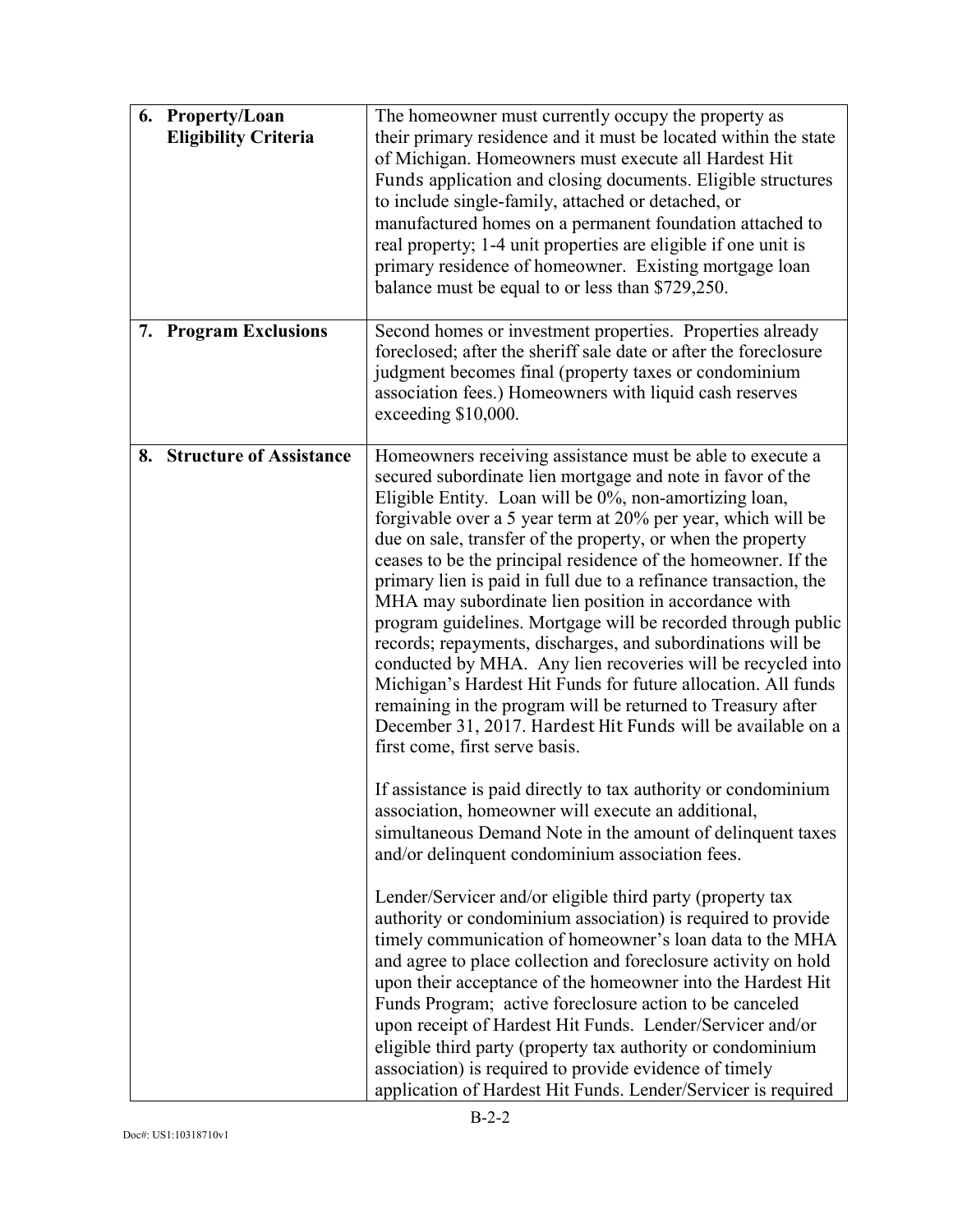|                                                                         | to waive all accumulated late charges and non-sufficient<br>funds (NSF) fees.                                                                                                                                                                                                                                                                                                  |
|-------------------------------------------------------------------------|--------------------------------------------------------------------------------------------------------------------------------------------------------------------------------------------------------------------------------------------------------------------------------------------------------------------------------------------------------------------------------|
|                                                                         |                                                                                                                                                                                                                                                                                                                                                                                |
| 9. Per Household                                                        | One time award up to \$30,000 per household.                                                                                                                                                                                                                                                                                                                                   |
| <b>Assistance</b>                                                       |                                                                                                                                                                                                                                                                                                                                                                                |
| <b>10. Duration of Assistance</b>                                       | One-time assistance to homeowner, paid directly to<br>Lender/Servicer and/or eligible third party, for application<br>towards homeowner's total, accrued delinquent mortgage<br>payments, escrow shortages, corporate advances, excluding<br>late charges and NSF fees, delinquent property taxes and/or<br>delinquent condominium association fees on homeowners'<br>account. |
| 11. Estimated Number<br>of Participating Households                     | Based upon maximum program funding of \$30,000 per<br>household, 5,220 households may be assisted.                                                                                                                                                                                                                                                                             |
| 12. Program Inception /<br><b>Duration</b>                              | Based on the overwhelming need, funds allocated to this<br>Program will likely be exhausted prior to December 31, 2017.                                                                                                                                                                                                                                                        |
| 13. Program Interactions<br>with Other HFA<br><b>Programs</b>           | Homeowners will only be eligible for one MHA Hardest Hit<br>Funds Program. MSHDA owned and serviced loans are<br>eligible for this program. Homeowners are eligible for<br>simultaneous disbursements to multiple, eligible<br>entities/participating partners in this Program.                                                                                                |
| <b>14. Program Interactions</b><br>with HAMP                            | Homeowners can receive HAMP assistance prior to or<br>after receiving Hardest Hit Funds assistance; Hardest<br>Hit Funds cannot be used to pay HAMP trial period<br>payments. Lender/Servicers to follow current guidance<br>issued by their investor and/or U.S. Treasury.                                                                                                    |
| 15. Program Leverage with<br><b>Other Financial</b><br><b>Resources</b> | Lender/Servicer agrees to waive all accumulated late fees and<br>NSF fees. No further matching is required.                                                                                                                                                                                                                                                                    |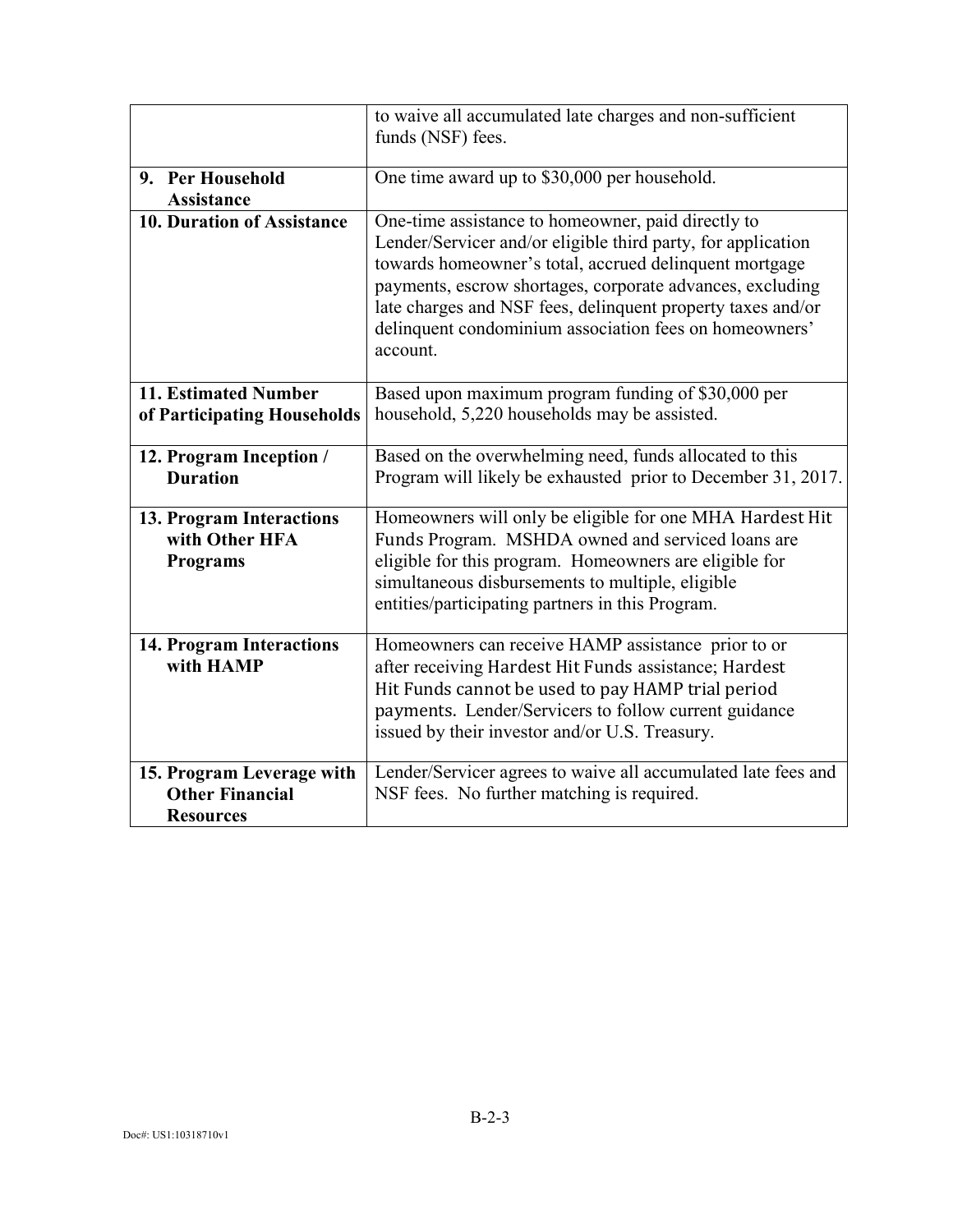# MICHIGAN STATE HOUSING DEVELOPMENT AUTHORITY **UNEMPLOYMENT MORTGAGE SUBSIDY PROGRAM (UMS)**

#### **Summary Guidelines**

| 1. Program Overview | Michigan, through its Unemployment Mortgage Subsidy<br>Program, may directly provide funds to the Lender/Servicer<br>to subsidize an eligible homeowner's current or modified<br>monthly mortgage payment and/or reinstate an existing<br>mortgage, property tax or condominium association fees<br>delinquency.<br>This Program assists the homeowner who has had a qualifying,<br>unemployment or underemployment-related hardship in<br>retaining homeownership by subsidizing up to $50\%$ or \$1,000<br>(whichever is less) of the monthly mortgage payment. The<br>monthly subsidy will not exceed a total of 12 consecutive<br>months or \$12,000. Homeowners will be responsible for the<br>unsubsidized portion of their first mortgage lien's monthly<br>payment, which will be collected by MHA's special sub-<br>servicer and sent to MHA; MHA will always remit the full<br>mortgage payment directly to the Lender/Servicer.<br>Homeowners will also be eligible for upfront assistance to<br>contribute towards a mortgage delinquency; inclusive of<br>current mortgage payment due, delinquent mortgage<br>payments, escrow shortages, corporate advances, excluding<br>accrued late charges and non-sufficient funds (NSF) fees, on<br>homeowners' mortgage account. Unemployed or<br>underemployed homeowners that do not have a first<br>mortgage lien or the first mortgage lien is documented as<br>current and is not with a participating lender/servicer may<br>be eligible for one-time reinstatement of delinquent property<br>taxes and/or condominium association dues only. Maximum<br>reinstatement amount cannot exceed the maximum program<br>reservation of \$30,000 less the total amount initially reserved |
|---------------------|-------------------------------------------------------------------------------------------------------------------------------------------------------------------------------------------------------------------------------------------------------------------------------------------------------------------------------------------------------------------------------------------------------------------------------------------------------------------------------------------------------------------------------------------------------------------------------------------------------------------------------------------------------------------------------------------------------------------------------------------------------------------------------------------------------------------------------------------------------------------------------------------------------------------------------------------------------------------------------------------------------------------------------------------------------------------------------------------------------------------------------------------------------------------------------------------------------------------------------------------------------------------------------------------------------------------------------------------------------------------------------------------------------------------------------------------------------------------------------------------------------------------------------------------------------------------------------------------------------------------------------------------------------------------------------------------------------------------------------------------------|
| 2. Program Goals    | for 12 monthly subsidy amounts.<br>Provide monthly mortgage payment assistance and delinquent<br>mortgage, property tax, or condominium association fees<br>reinstatement to unemployed or underemployed residents<br>helping them remain successful in homeownership by<br>preventing avoidable foreclosures. In so doing, the program will                                                                                                                                                                                                                                                                                                                                                                                                                                                                                                                                                                                                                                                                                                                                                                                                                                                                                                                                                                                                                                                                                                                                                                                                                                                                                                                                                                                                    |
|                     | stem the oversupply of foreclosed homes that dominate many<br>markets and help stabilize the broader housing market in<br>Michigan.                                                                                                                                                                                                                                                                                                                                                                                                                                                                                                                                                                                                                                                                                                                                                                                                                                                                                                                                                                                                                                                                                                                                                                                                                                                                                                                                                                                                                                                                                                                                                                                                             |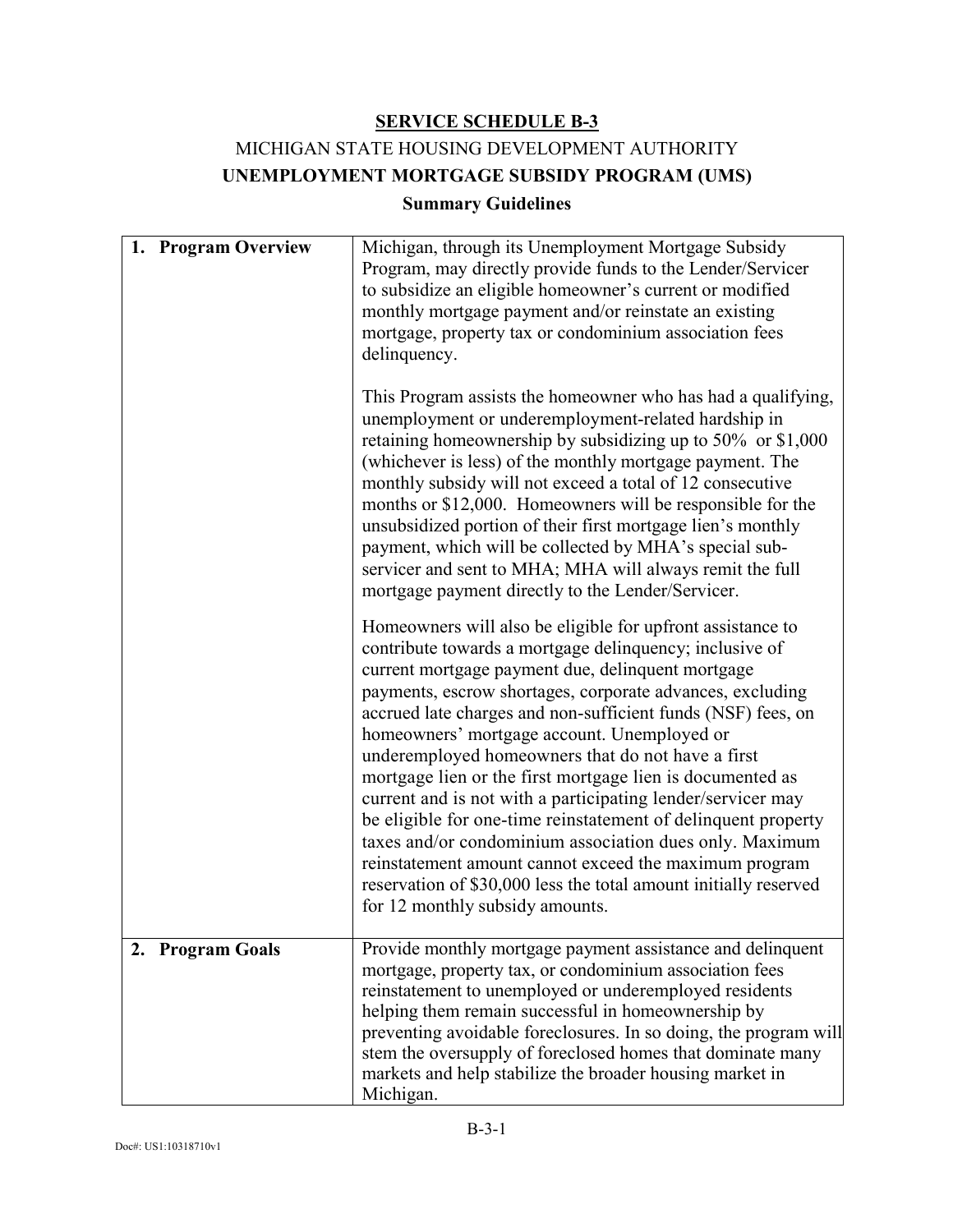| 3. | <b>Target Population /</b><br><b>Areas</b>                                            | Unemployed and underemployed Michigan homeowners who<br>need help paying their monthly mortgage payment and/or are<br>currently delinquent on mortgage payments, property taxes and<br>/or condominium fees.                                                                                                                                                                                                                                                                                                                                                                                                                                                                                                                                                                                                                                        |
|----|---------------------------------------------------------------------------------------|-----------------------------------------------------------------------------------------------------------------------------------------------------------------------------------------------------------------------------------------------------------------------------------------------------------------------------------------------------------------------------------------------------------------------------------------------------------------------------------------------------------------------------------------------------------------------------------------------------------------------------------------------------------------------------------------------------------------------------------------------------------------------------------------------------------------------------------------------------|
| 4. | <b>Program Allocation</b><br>(Excluding<br><b>Administrative</b><br><b>Expenses</b> ) | \$81,861,559                                                                                                                                                                                                                                                                                                                                                                                                                                                                                                                                                                                                                                                                                                                                                                                                                                        |
|    | <b>5. Borrower Eligibility</b><br>Criteria                                            | MHA determines homeowner eligibility. Homeowners who<br>have lost their job and have received Michigan unemployment<br>benefits (UIA) within the last 12 months of application date<br>(not registration date) or homeowners who are underemployed<br>and are able to document a 20% reduction in gross income.<br>Homeowners are required to provide a hardship affidavit; it<br>must be the occupying Homeowner who has the qualifying,<br>involuntary hardship. Qualifying ratio of 45% or less (gross<br>household income, including unemployment compensation, to<br>borrower's required portion of the validated mortgage<br>payment). If the property is free and clear of mortgage liens,<br>sustainable housing ratio will be calculated on monthly<br>payments of annual tax and/or condominium association fees;<br>must be 45% or less. |
|    | 6. Property / Loan<br><b>Eligibility Criteria</b>                                     | The homeowner must currently occupy the property as their<br>primary residence and it must be located within the state of<br>Michigan. Homeowners must execute all Hardest Hit Funds<br>application and closing documents. Eligible structures to<br>include single-family, attached or detached, or manufactured<br>homes on a permanent foundation attached to real property;<br>1-4 unit properties are eligible if one unit is primary residence<br>of homeowner. Existing mortgage loan balance must be<br>equal to or less than \$729,250.                                                                                                                                                                                                                                                                                                    |
|    | 7. Program Exclusions                                                                 | Homeowners unable to document an eligible unemployment<br>or underemployment hardship. Second homes or investment<br>properties. Properties already foreclosed; after the sheriff sale or<br>after the foreclosure judgment becomes final (property taxes or<br>condominium association fees.) Homeowners with liquid cash<br>reserves exceeding \$10,000.<br>Assistance may not be provided on a loan in a $2nd$ lien position.                                                                                                                                                                                                                                                                                                                                                                                                                    |
|    | 8. Structure of Assistance                                                            | Homeowners receiving assistance must be able to execute a<br>secured subordinate lien mortgage and note in favor of the<br>MHA. Loan will be 0%, non-amortizing loan, forgivable over a                                                                                                                                                                                                                                                                                                                                                                                                                                                                                                                                                                                                                                                             |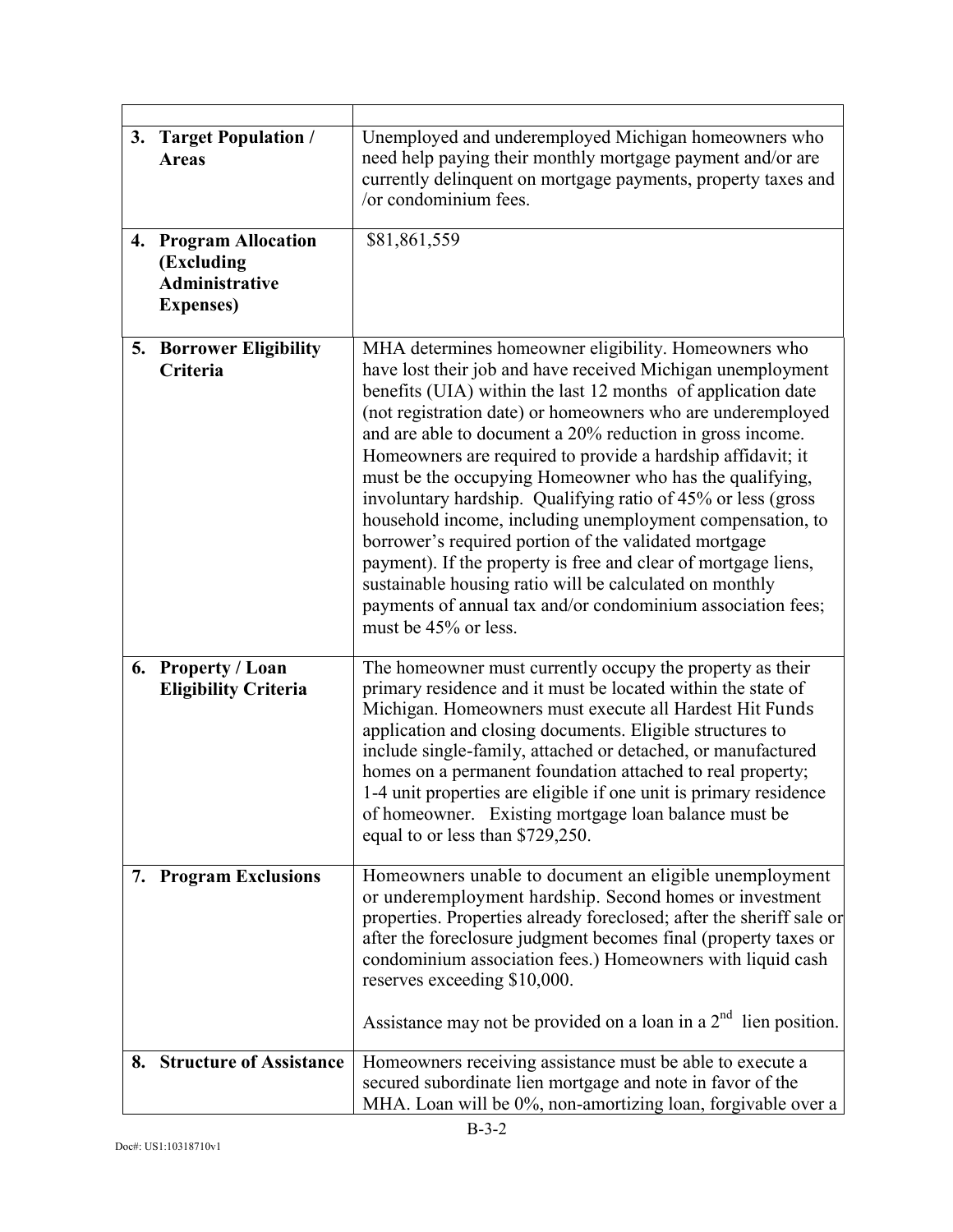|                                                               | 5 year term at 20% per year, which will be due on sale, transfer<br>of the property, or when the property ceases to be the principal<br>residence of the homeowner. If the primary lien is paid in full<br>due to a refinance transaction, the MHA may subordinate lien<br>position in accordance with in program guidelines. Mortgage<br>will be recorded through public records; repayments,<br>discharges, and subordinations will be conducted by MHA.<br>Any lien recoveries will be recycled into Michigan's Hardest<br>Hit Funds for future allocation. All non-committed funds<br>remaining in the program will be returned to Treasury after<br>December 31, 2017. Hardest Hit funds will be available on a<br>first come, first serve basis. |
|---------------------------------------------------------------|--------------------------------------------------------------------------------------------------------------------------------------------------------------------------------------------------------------------------------------------------------------------------------------------------------------------------------------------------------------------------------------------------------------------------------------------------------------------------------------------------------------------------------------------------------------------------------------------------------------------------------------------------------------------------------------------------------------------------------------------------------|
|                                                               | Lender/Servicer is required to provide timely communication<br>of homeowner's loan data to the MHA and agree to place<br>collection and foreclosure activity on hold upon their<br>acceptance of the homeowner into the Hardest Hit Funds<br>Program; active foreclosure action to be canceled upon receipt<br>of Hardest Hit Funds. Lender/Servicer is required to provide<br>evidence of timely application of Hardest Hit Funds.<br>Lender/Servicer is required to waive all accumulated late<br>charges and NSF fees.                                                                                                                                                                                                                              |
| 9. Per Household<br><b>Assistance</b>                         | \$30,000 maximum per household.                                                                                                                                                                                                                                                                                                                                                                                                                                                                                                                                                                                                                                                                                                                        |
| 10. Duration of Assistance                                    | After one-time reinstatement assistance to mortgage<br>lender/servicer, tax authority and/or condominium association,<br>the monthly subsidy ceases after 12 months consecutive<br>monthly payments OR if homeowner fails to pay their portion<br>of the payment in accordance with terms of the Note.                                                                                                                                                                                                                                                                                                                                                                                                                                                 |
| 11. Estimated Number of<br>Participating<br><b>Households</b> | Based upon maximum program funding of \$30,000 per<br>household, a minimum of 2,728 households may be assisted.                                                                                                                                                                                                                                                                                                                                                                                                                                                                                                                                                                                                                                        |
| 12. Program Inception /<br><b>Duration</b>                    | Based on the overwhelming need, funds allocated to this<br>program will likely be exhausted prior to December 31, 2017.                                                                                                                                                                                                                                                                                                                                                                                                                                                                                                                                                                                                                                |
| 13. Program Interactions<br>with Other HFA<br><b>Programs</b> | Homeowners will only be eligible for one MHA Hardest Hit<br>Funds Program. MSHDA owned and serviced loans are<br>eligible for this program.                                                                                                                                                                                                                                                                                                                                                                                                                                                                                                                                                                                                            |
| <b>14. Program Interactions</b><br>with HAMP                  | Homeowners can receive HAMP assistance prior to or<br>after receiving Hardest Hit Funds assistance; Hardest Hit<br>Funds cannot be used to pay HAMP trial period<br>payments. Lender/Servicers to follow current guidance<br>issued by their investor and/or U.S. Treasury.                                                                                                                                                                                                                                                                                                                                                                                                                                                                            |
| 15. Program Leverage                                          | Lender/Servicer agrees to waive all accumulated late fees and                                                                                                                                                                                                                                                                                                                                                                                                                                                                                                                                                                                                                                                                                          |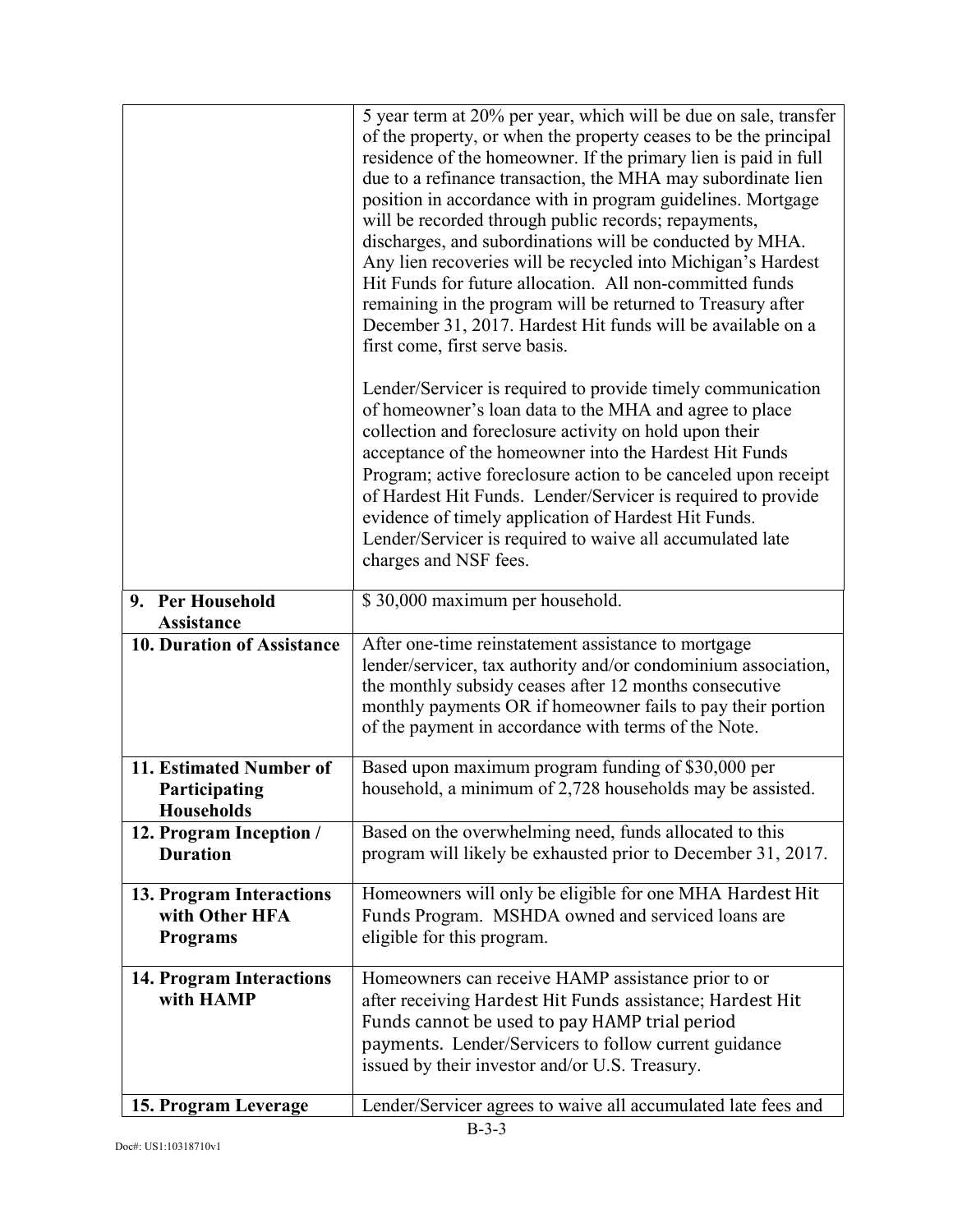| with Other Financial | NSF fees. No further matching is required. |
|----------------------|--------------------------------------------|
| <b>Resources</b>     |                                            |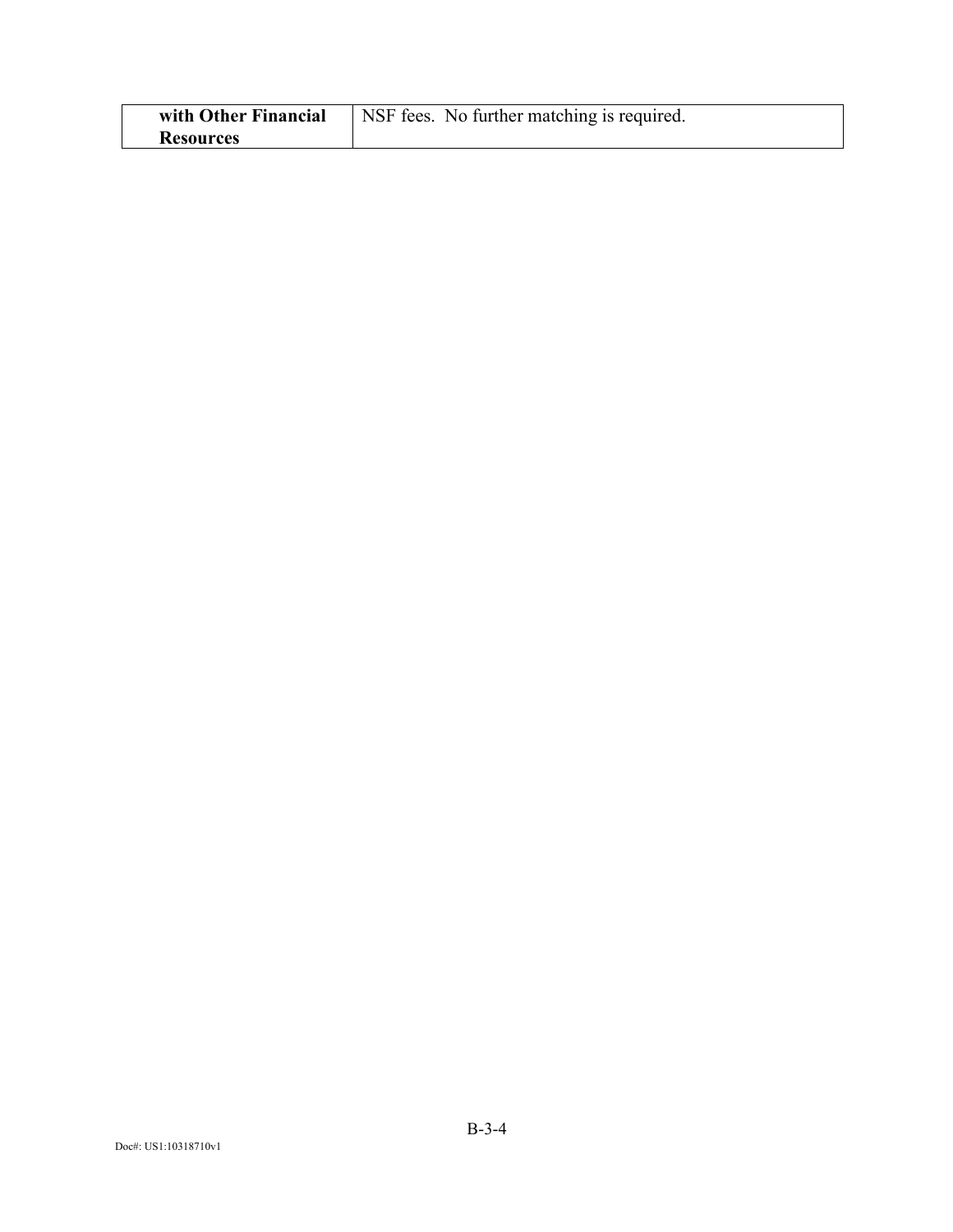## MICHIGAN STATE HOUSING DEVELOPMENT AUTHORITY **MODIFICATION PLAN PROGRAM (MP) Summary Guidelines**

|    | 1. Program Overview                                                               | Michigan's Modification Plan Program provides a permanent<br>solution to many homeowners who have a qualifying,<br>involuntary hardship and an unsustainable monthly mortgage<br>payment and/or to borrowers with severe negative equity. Up to<br>\$30,000 in assistance may be provided to the Lender/Servicer to<br>pay the capitalized balance or negative equity in order to<br>contribute towards reaching a lower monthly payment. Re-<br>amortization only or Recast Modifications are eligible.                                         |
|----|-----------------------------------------------------------------------------------|--------------------------------------------------------------------------------------------------------------------------------------------------------------------------------------------------------------------------------------------------------------------------------------------------------------------------------------------------------------------------------------------------------------------------------------------------------------------------------------------------------------------------------------------------|
|    | 2. Program Goals                                                                  | This program will prevent avoidable foreclosures by putting<br>homeowners who may be at a higher risk of foreclosure into a<br>permanent, affordable loan modification allowing them to<br>maintain homeownership, curb vacancies and stabilize local<br>communities.                                                                                                                                                                                                                                                                            |
|    | 3. Target<br><b>Population/Areas</b>                                              | Homeowners with negative equity greater than 115% Loan<br>to Value (LTV) and homeowners who do not have a<br>sustainable mortgage payment.                                                                                                                                                                                                                                                                                                                                                                                                       |
|    | 4. Program Allocation<br>(Excluding<br><b>Administrative</b><br><b>Expenses</b> ) | \$8,841,136.50                                                                                                                                                                                                                                                                                                                                                                                                                                                                                                                                   |
| 5. | <b>Borrower Eligibility</b><br>Criteria                                           | MHA determines homeowner eligibility. Homeowners who have<br>a qualifying, involuntary hardship and a present housing<br>payment greater than 45% and/or have severe negative equity<br>greater than 115% LTV. MHA considers a sustainable<br>mortgage payment as 45% or less (gross household income to<br>validated mortgage payment.) Homeowners are required to<br>provide a hardship affidavit; it must be the occupying<br>Homeowner who has the qualifying, involuntary hardship.                                                         |
|    | 6. Property/Loan<br><b>Eligibility Criteria</b>                                   | The homeowner must currently occupy the property as their<br>primary residence and it must be located within the state of<br>Michigan. Homeowners must execute all Hardest Hit Funds<br>application and closing documents. Eligible structures to include<br>single-family, attached or detached, or manufactured homes on a<br>permanent foundation attached to real property; 1-4 unit properties<br>are eligible if one unit is primary residence of homeowner.<br>Existing mortgage loan balance must be equal to or less than<br>\$729,250. |
| 7. | <b>Program Exclusions</b>                                                         | Homeowners whose Lender/Servicer is unable to permanently<br>modify or recast their existing lien. Assistance may not be<br>provided on a loan in a $2nd$ lien position. Second homes or                                                                                                                                                                                                                                                                                                                                                         |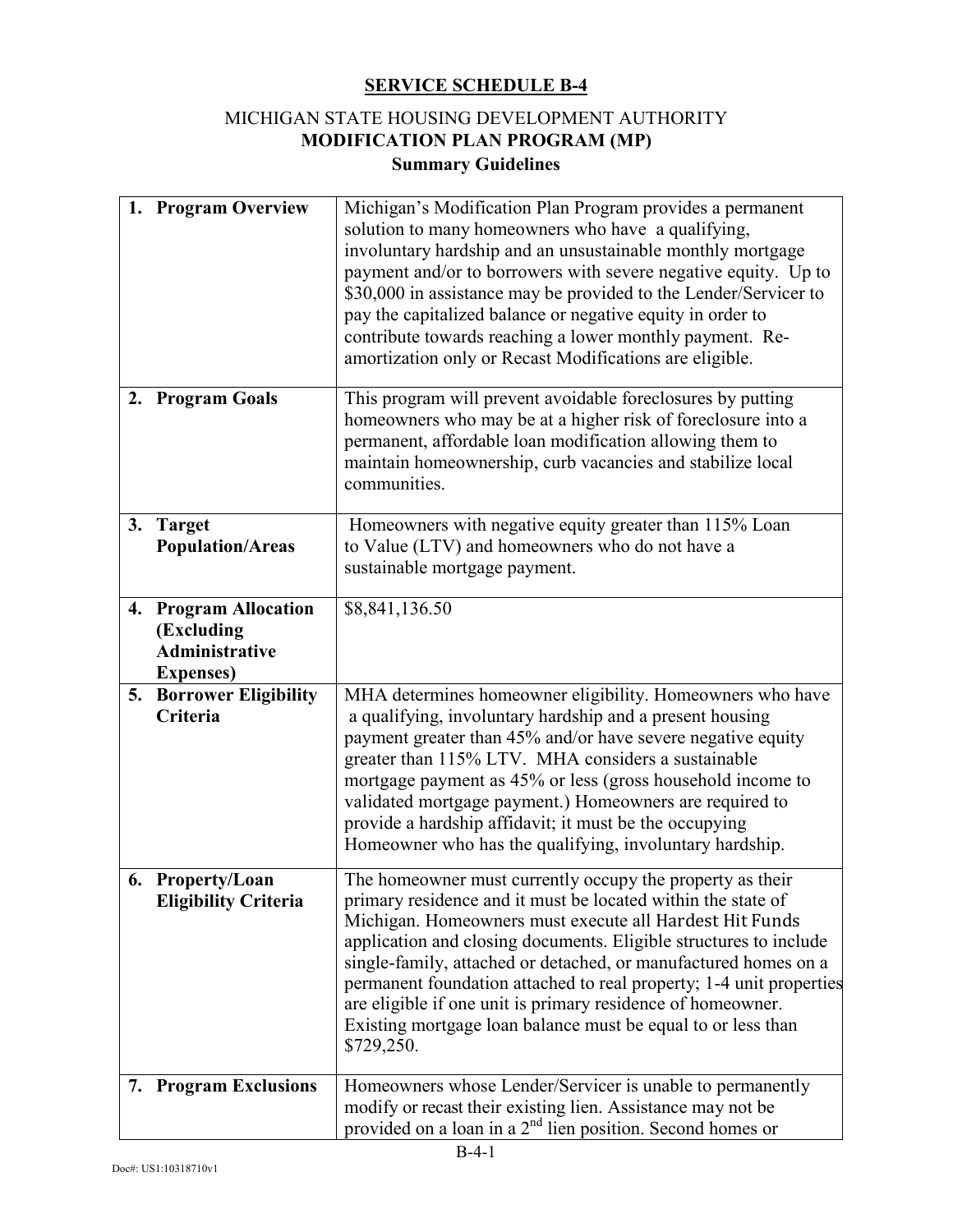|                                                | investment properties. Properties already foreclosed; after the<br>sheriff sale date or after the foreclosure judgment becomes final<br>(property taxes or condominium association fees.) Homeowners<br>with liquid cash reserves exceeding \$10,000.                                                                                                                                                                                                                                                                                                                                                                                                                                                                                                                                                                                                                                                   |
|------------------------------------------------|---------------------------------------------------------------------------------------------------------------------------------------------------------------------------------------------------------------------------------------------------------------------------------------------------------------------------------------------------------------------------------------------------------------------------------------------------------------------------------------------------------------------------------------------------------------------------------------------------------------------------------------------------------------------------------------------------------------------------------------------------------------------------------------------------------------------------------------------------------------------------------------------------------|
| <b>Structure of</b><br>8.<br><b>Assistance</b> | Homeowners receiving assistance will execute a secured<br>subordinate lien mortgage and note in favor of the MHA. Loan<br>will be 0%, non-amortizing loan, forgivable over a 5 year term at<br>20% per year, which will be due on sale, transfer of the property,<br>or when the property ceases to be the principal residence of the<br>homeowner. If the primary lien is paid in full due to a refinance<br>transaction the MHA may be willing to subordinate lien position.<br>Mortgage will be recorded through public records; repayments,<br>discharges, and subordinations will be conducted by MHA. Any<br>lien recoveries will be recycled into Michigan's Hardest Hit<br>Funds for future allocation. All non-committed funds remaining<br>in the program will be returned to Treasury after December 31,<br>2017. Hardest Hit Funds will be available on a first come, first<br>serve basis. |
|                                                | MHA will determine amount of assistance up to program<br>maximum based on delinquency amount and/or if the loan is<br>current, based on amount required to improve negative equity<br>position. MHA equity calculation will not reduce principal loan<br>balance below 100% LTV. Awarded funds will be remitted to<br>Lender/Servicer to be applied towards the capitalized balance.<br>The Lender/Servicer will determine term of the modification<br>according to their internal guidelines and transmit modification<br>terms to the MHA. MHA will confirm final LTV is not less<br>than 100% and reduced modified mortgage payment is<br>sustainable i.e. 45% or less (gross household income to<br>validated mortgage payment).                                                                                                                                                                    |
|                                                | Lender/Servicer is required to provide timely communication of<br>homeowner's loan data to the MHA and agree to place collection<br>and foreclosure activity on hold upon their acceptance of the<br>homeowner into the Hardest Hit Funds Program; active<br>foreclosure action to be canceled upon receipt of Hardest Hit<br>Funds. Lender/Servicer is required to provide evidence of timely<br>application of Hardest Hit Funds. Lender/Servicer is required to<br>waive all accumulated late charges and non-sufficient funds<br>(NSF) fees.                                                                                                                                                                                                                                                                                                                                                        |
| 9. Per Household<br>Assistance                 | One-time award up to \$30,000 per household.                                                                                                                                                                                                                                                                                                                                                                                                                                                                                                                                                                                                                                                                                                                                                                                                                                                            |
| 10. Duration of<br>Assistance                  | One-time assistance to homeowner, paid directly to<br>Lender/Servicer, for application towards capitalized balance<br>and/or negative equity, excluding late fees and NSF fees, on                                                                                                                                                                                                                                                                                                                                                                                                                                                                                                                                                                                                                                                                                                                      |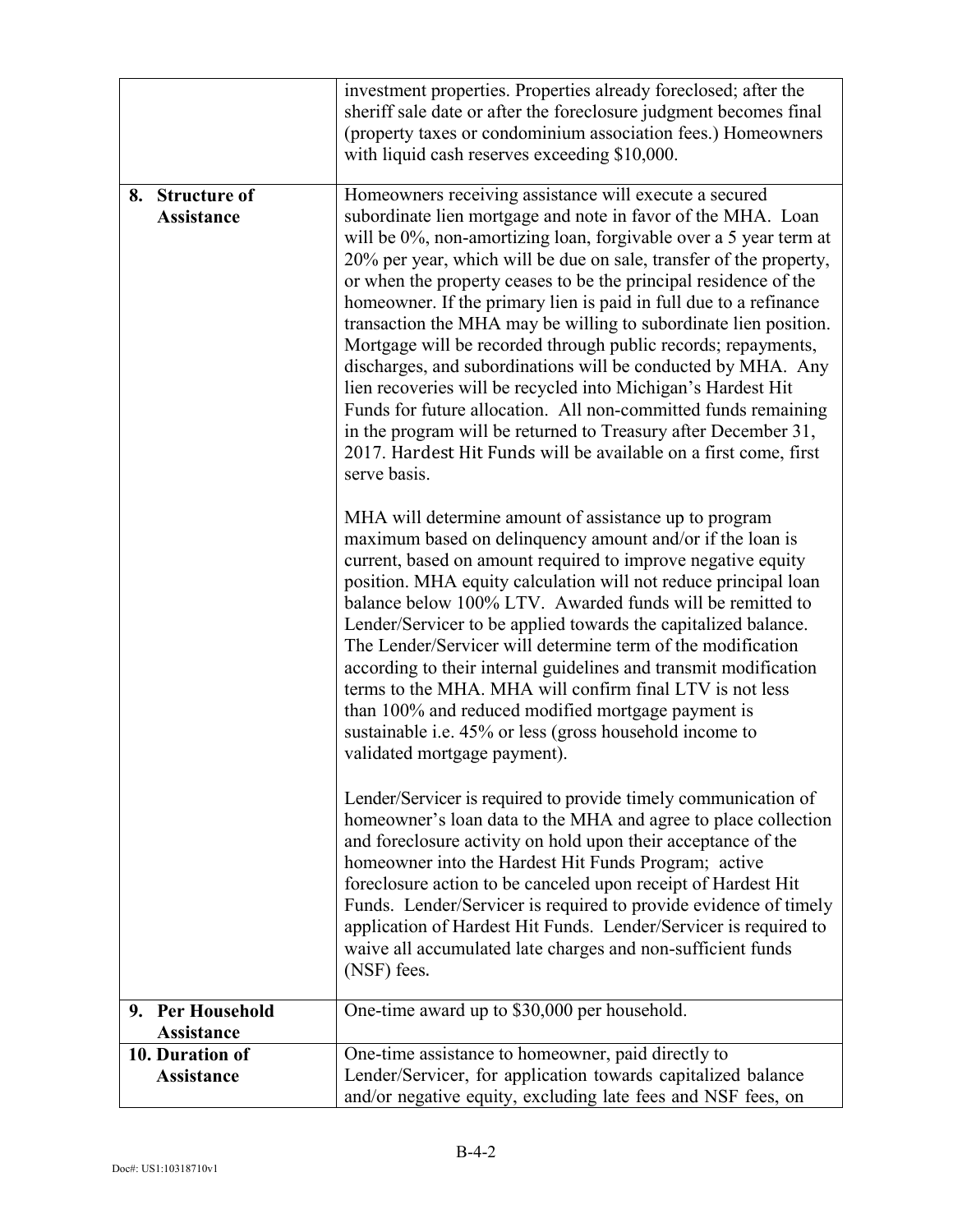|                                                                                | homeowners' mortgage account.                                                                                                                                                                                                                                               |  |
|--------------------------------------------------------------------------------|-----------------------------------------------------------------------------------------------------------------------------------------------------------------------------------------------------------------------------------------------------------------------------|--|
| 11. Estimated Number<br>of Participating<br><b>Households</b>                  | Based upon maximum program funding of \$30,000 per<br>household, a minimum of 294 households may be assisted.                                                                                                                                                               |  |
| 12. Program Inception/<br><b>Duration</b>                                      | Program rolled out July 2012. Based on the overwhelming need,<br>funds allocated to this Program will likely be exhausted prior to<br>December 31, 2017.                                                                                                                    |  |
| 13. Program<br><b>Interactions with</b><br><b>Other HFA</b><br><b>Programs</b> | Homeowners will only be eligible for one MHA Hardest Hit<br>Funds Program. MSHDA owned and serviced loans are eligible<br>for this program.                                                                                                                                 |  |
| 14. Program<br><b>Interactions with</b><br><b>HAMP</b>                         | Homeowners can receive HAMP assistance prior to or after<br>receiving Hardest Hit Funds assistance; Hardest Hit Funds<br>cannot be used to pay HAMP trial period payments.<br>Lender/Servicers to follow current guidance issued by their<br>investor and/or U.S. Treasury. |  |
| 15. Program Leverage<br>with Other Financial<br><b>Resources</b>               | Lender/Servicer agrees to waive all accumulated late fees and<br>NSF fees. No further matching is required.                                                                                                                                                                 |  |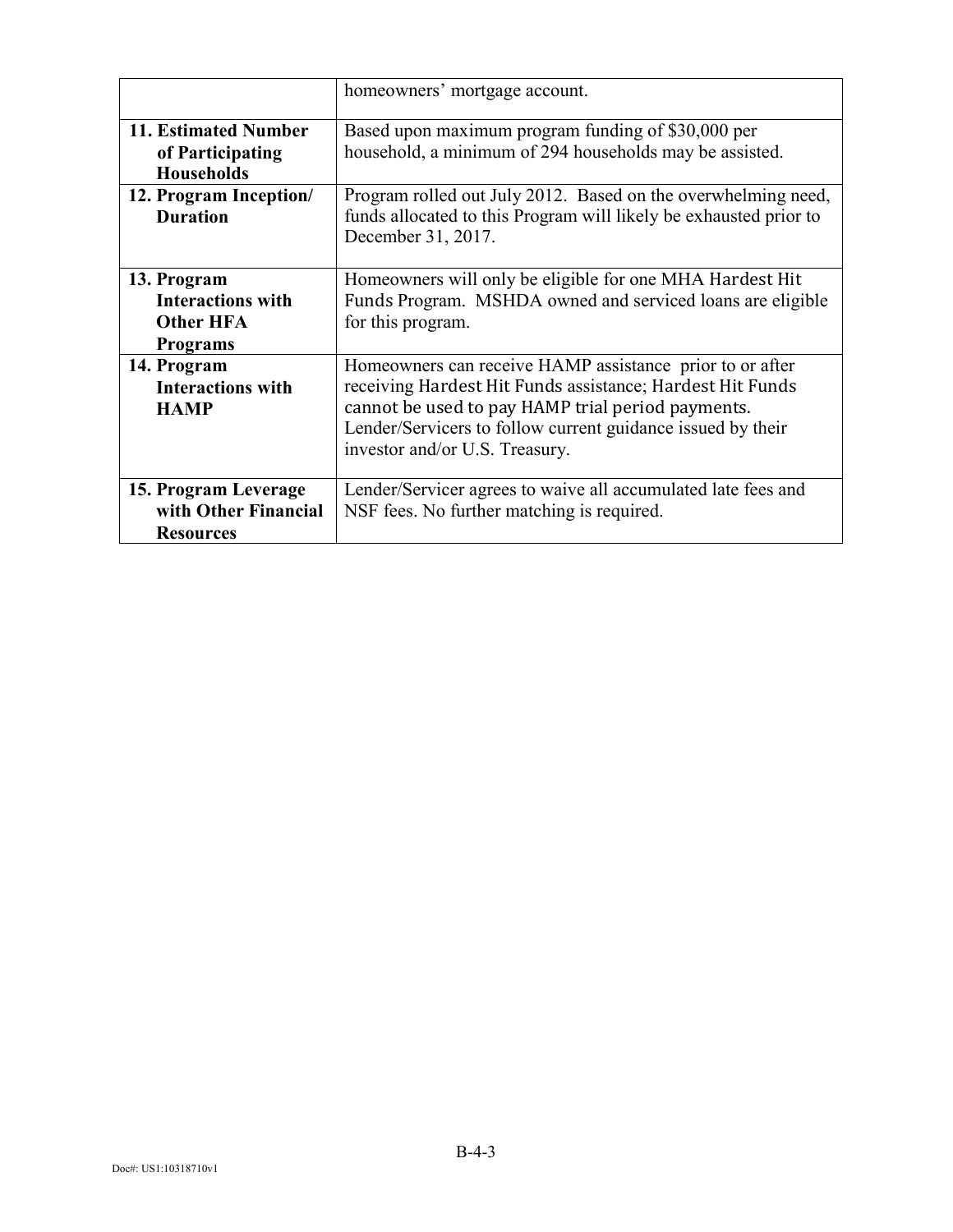#### MICHIGAN STATE HOUSING DEVELOPMENT AUTHORITY

# **BLIGHT ELIMINATION PROGRAM (BE)**

## **Summary Guidelines**

|    | 1. Program Overview                                                               | Strategically target residential and multifamily demolition in<br>designated areas within the state of Michigan, by partnering with<br>land banks, non-profit and/or for-profit organizations (together,<br>"Partners").                                                                                                                                                                                                                                                                                                |
|----|-----------------------------------------------------------------------------------|-------------------------------------------------------------------------------------------------------------------------------------------------------------------------------------------------------------------------------------------------------------------------------------------------------------------------------------------------------------------------------------------------------------------------------------------------------------------------------------------------------------------------|
| 2. | <b>Program Goals</b>                                                              | The Blight Elimination Program (BE) primary purpose and goal<br>is to focus efforts on decreasing foreclosures and stabilizing<br>neighborhoods through the demolition and greening of vacant<br>and abandoned single family and multi family structures in<br>designated areas across Michigan. MHA will work with program<br>Partners to identify meaningful indicators that will enable them<br>to track and quantify the Blight Elimination Program's impact in<br>the designated communities.                      |
|    | 3. Target<br><b>Population/Areas</b>                                              | Demolition funds will be focused in the cities of Detroit, Flint,<br>Grand Rapids, Pontiac, Saginaw, Ecorse, Highland Park, River<br>Rouge, Ironwood, Muskegon Heights, Inkster, Jackson,<br>Hamtramck, Port Huron, Adrian and Lansing. MHA may<br>authorize demolition to immediately adjacent neighborhoods to<br>the designated cities if there is consensus among the applicable<br>Partners that activity will promote increased values of remaining<br>property and promote a positive economic impact.           |
|    | 4. Program Allocation<br>(Excluding<br><b>Administrative</b><br><b>Expenses</b> ) | \$207,700,000                                                                                                                                                                                                                                                                                                                                                                                                                                                                                                           |
|    | 5. Property Eligibility<br>Criteria                                               | MHA determines property eligibility. Property will be<br>considered blighted if it meets any of the following criteria as<br>determined by the local governing body in their strategic plan<br>and pursuant to program guidelines.<br>Considered a public nuisance according to local code or<br>ordinance.<br>Is a nuisance due to age, physical condition or use.<br>٠<br>Has had utilities, plumbing, heating or sewage disconnected,<br>$\bullet$<br>destroyed, removed or rendered ineffective so that property is |
|    |                                                                                   | unfit for the intended use.                                                                                                                                                                                                                                                                                                                                                                                                                                                                                             |
| 6. | Ownership/Loan<br><b>Eligibility Criteria</b>                                     | Eligibility for residential (1-4 units) and multi-family $(4+)$<br>٠<br>units) demolition will be determined by MHA internal<br>committee, ensuring funds will be appropriately spent,<br>providing the greatest good for the city and neighborhood as                                                                                                                                                                                                                                                                  |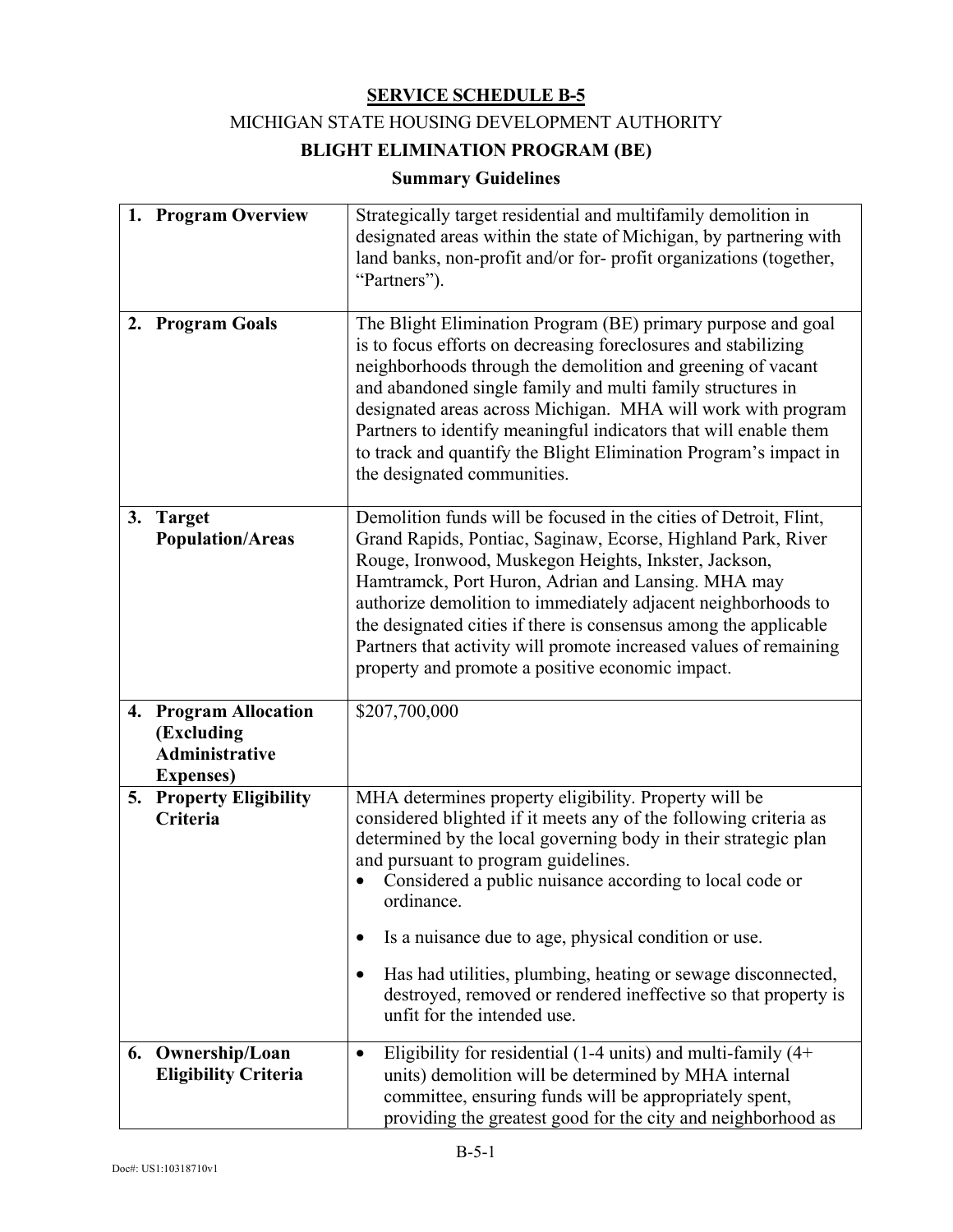|                                         | defined in the program guidelines.                                                                                                                                                                                                                                                                                                                                                                                                                                                                                                                                                                                                                                 |  |
|-----------------------------------------|--------------------------------------------------------------------------------------------------------------------------------------------------------------------------------------------------------------------------------------------------------------------------------------------------------------------------------------------------------------------------------------------------------------------------------------------------------------------------------------------------------------------------------------------------------------------------------------------------------------------------------------------------------------------|--|
|                                         | MHA to issue note and mortgage not to exceed \$25,000 per<br>structure for actual costs incurred to acquire (if applicable),<br>demolish, green, manage, and maintain property for a period<br>to run concurrently with the term of the lien.                                                                                                                                                                                                                                                                                                                                                                                                                      |  |
| 7. Program Exclusions                   | Commercial structures<br>$\bullet$                                                                                                                                                                                                                                                                                                                                                                                                                                                                                                                                                                                                                                 |  |
|                                         | Properties listed on a national, state, or local historic register<br>$\bullet$<br>that do not receive approval from State Historic Preservation<br>office and local Historical Chapters.                                                                                                                                                                                                                                                                                                                                                                                                                                                                          |  |
| <b>Structure of</b><br>8.<br>Assistance | MHA/MSHDA will determine project sites in direct consultation<br>with Partners.                                                                                                                                                                                                                                                                                                                                                                                                                                                                                                                                                                                    |  |
|                                         | Partners will be responsible for property acquisition (if<br>applicable), demolition work and on-going property<br>maintenance.                                                                                                                                                                                                                                                                                                                                                                                                                                                                                                                                    |  |
|                                         | Partners will submit to MHA/MSHDA the following for each<br>demolition candidate:<br>Property ownership and/or acquisition information including<br>location, deed, title insurance or equivalent.                                                                                                                                                                                                                                                                                                                                                                                                                                                                 |  |
|                                         | Pre demolition inspection with photos and post demolition<br>$\bullet$<br>inspection with photos. Third party environmental inspection<br>(including asbestos information, if applicable), report<br>providing proof of completion of demolition.                                                                                                                                                                                                                                                                                                                                                                                                                  |  |
|                                         | Any other miscellaneous information identified on property<br>to include hazards, adverse findings, etc.                                                                                                                                                                                                                                                                                                                                                                                                                                                                                                                                                           |  |
|                                         | Upon receipt of the above documentation, MHA will provide<br>Hardest Hit funding to Partner after Partner's execution of a<br>mortgage and note for a maximum of \$25,000 in favor of MHA.<br>Total assistance will provide for payoff of any existing lien (if<br>applicable), demolition costs, a \$500 one-time project<br>management fee, and \$750 maintenance fee to cover<br>maintenance of property for a period to run concurrently with the<br>term of the lien.                                                                                                                                                                                         |  |
|                                         | Loan will be 0%, non-amortizing loan, forgivable over a 5 year<br>term at 20% per year, as long as covenants are met; outstanding<br>balance of loan will be due on sale, transfer, or unauthorized use<br>of the property, to the extent of net proceeds received. Mortgage<br>will be recorded through public records and ongoing monitoring,<br>repayments, and discharges will be conducted by MHA. Any<br>repayment of program funds will be re-invested back into<br>program allocation. All funds remaining in the program will be<br>returned to Treasury after December 31, 2017. Special<br>considerations may be made by MHA to release lien prior to 5 |  |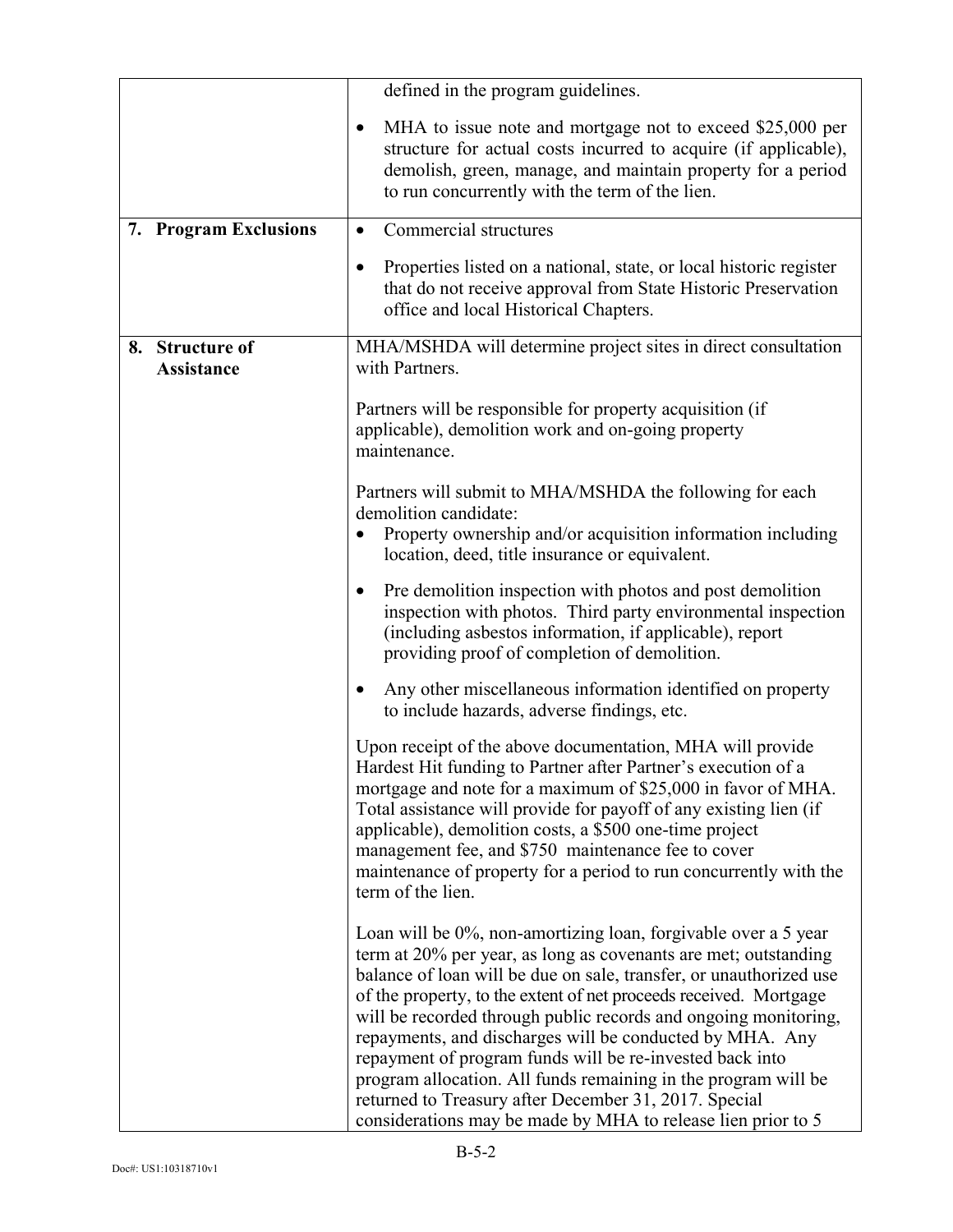|                                                               | year term based on merit of request and to promote positive<br>economic impact to community as set forth in program<br>guidelines.                                                                                                                                                                                                                             |
|---------------------------------------------------------------|----------------------------------------------------------------------------------------------------------------------------------------------------------------------------------------------------------------------------------------------------------------------------------------------------------------------------------------------------------------|
|                                                               | <b>9. Per Property Assistance</b> Maximum of \$25,000 per structure which includes payoff of<br>existing lien (if applicable); demolition costs, a one-time project<br>management fee, and maintenance fee.                                                                                                                                                    |
| 10. Frequency of<br><b>Assistance</b>                         | One time assistance per property.                                                                                                                                                                                                                                                                                                                              |
| 11. Estimated Number of<br><b>Properties demolished</b>       | 7,000 properties could be served under this program if they all<br>receive the maximum funding amount of \$25,000. Further<br>economies of scale savings will be investigated to drive costs<br>down throughout all communities served for the BE program.<br>This will in essence increase the total number of properties served<br>to be greater than 8,308. |
| 12. Program Inception/<br><b>Duration</b>                     | Expansion of Program to roll out late November, 2014. Based<br>on the overwhelming need, funds allocated to this Program will<br>likely be exhausted prior to December 31, 2017.                                                                                                                                                                               |
| 13. Program Interactions<br>with Other HFA<br><b>Programs</b> | Property will only be eligible for one MHA Hardest Hit<br>Funds Program. MSHDA owned properties may be eligible for<br>this program.                                                                                                                                                                                                                           |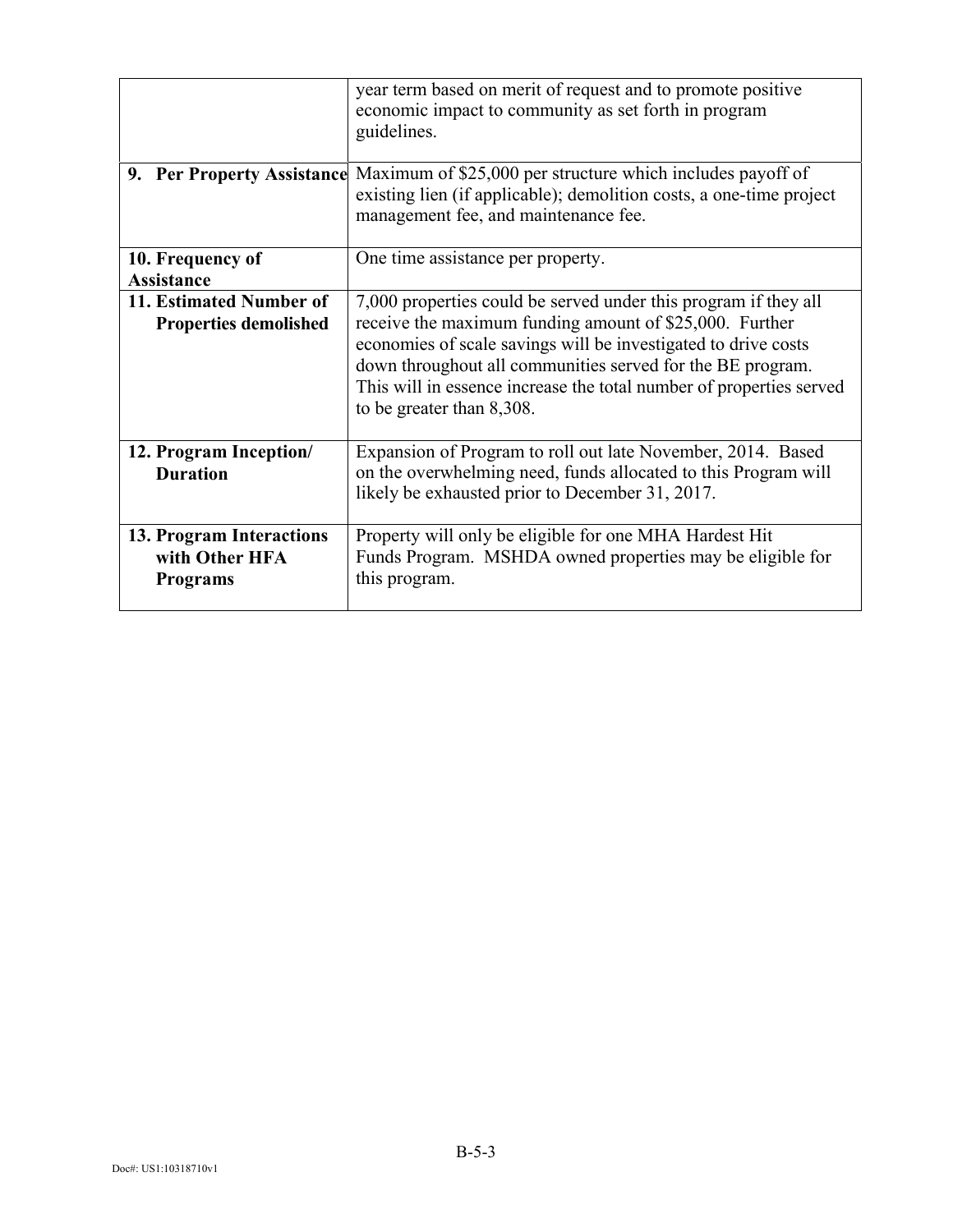# **SCHEDULE C**

# **PERMITTED EXPENSES**

|                                                                 | <b>Michigan</b> |  |
|-----------------------------------------------------------------|-----------------|--|
|                                                                 |                 |  |
|                                                                 |                 |  |
| One-time / Start-Up Expenses:                                   |                 |  |
| Initial Personnel                                               | \$0.00          |  |
| Building, Equipment, Technology                                 | \$0.00          |  |
| <b>Professional Services</b>                                    | \$57,270        |  |
| Supplies / Miscellaneous                                        | \$0.00          |  |
| Marketing /Communications                                       | \$262,500.00    |  |
| Travel                                                          | \$0.00          |  |
| Website development /Translation                                | \$0.00          |  |
| Contingency                                                     | \$0.00          |  |
| <b>Subtotal</b>                                                 | \$319,770       |  |
|                                                                 |                 |  |
| <b>Operating / Administrative</b><br><b>Expenses:</b>           |                 |  |
| <b>Salaries</b>                                                 | \$21,256,910    |  |
| Professional Services (Legal,<br>Compliance, Audit, Monitoring) | \$1,340,000     |  |
| <b>Travel</b>                                                   | \$35,000.00     |  |
| Buildings, Leases & Equipment                                   | \$1,257,730     |  |
| Information Technology &<br>Communications                      | \$775,000       |  |
| Office Supplies/Postage and<br>Delivery/Subscriptions           | \$478,000.00    |  |
| Risk Management/ Insurance                                      |                 |  |
| Training                                                        | \$25,000        |  |
| Marketing/PR                                                    | \$7,860,003.00  |  |
| Miscellaneous                                                   | \$950,000       |  |
| <b>Subtotal</b>                                                 | \$33,977,643    |  |
|                                                                 |                 |  |
| <b>Transaction Related Expenses:</b>                            |                 |  |
| <b>Recording Fees</b>                                           | \$1,850,000     |  |
| <b>Wire Transfer Fees</b>                                       | \$225,000       |  |
| <b>Counseling Expenses</b>                                      |                 |  |
| File Intake                                                     | \$204,440       |  |
| <b>Decision Costs</b>                                           | \$0.00          |  |
| Successful File                                                 | \$0.00          |  |
| Key Business Partners On-Going                                  | \$4,240,000     |  |
| \$6,519,440<br><b>Subtotal</b>                                  |                 |  |
|                                                                 |                 |  |
| <b>Grand Total</b>                                              | \$40,816,853    |  |